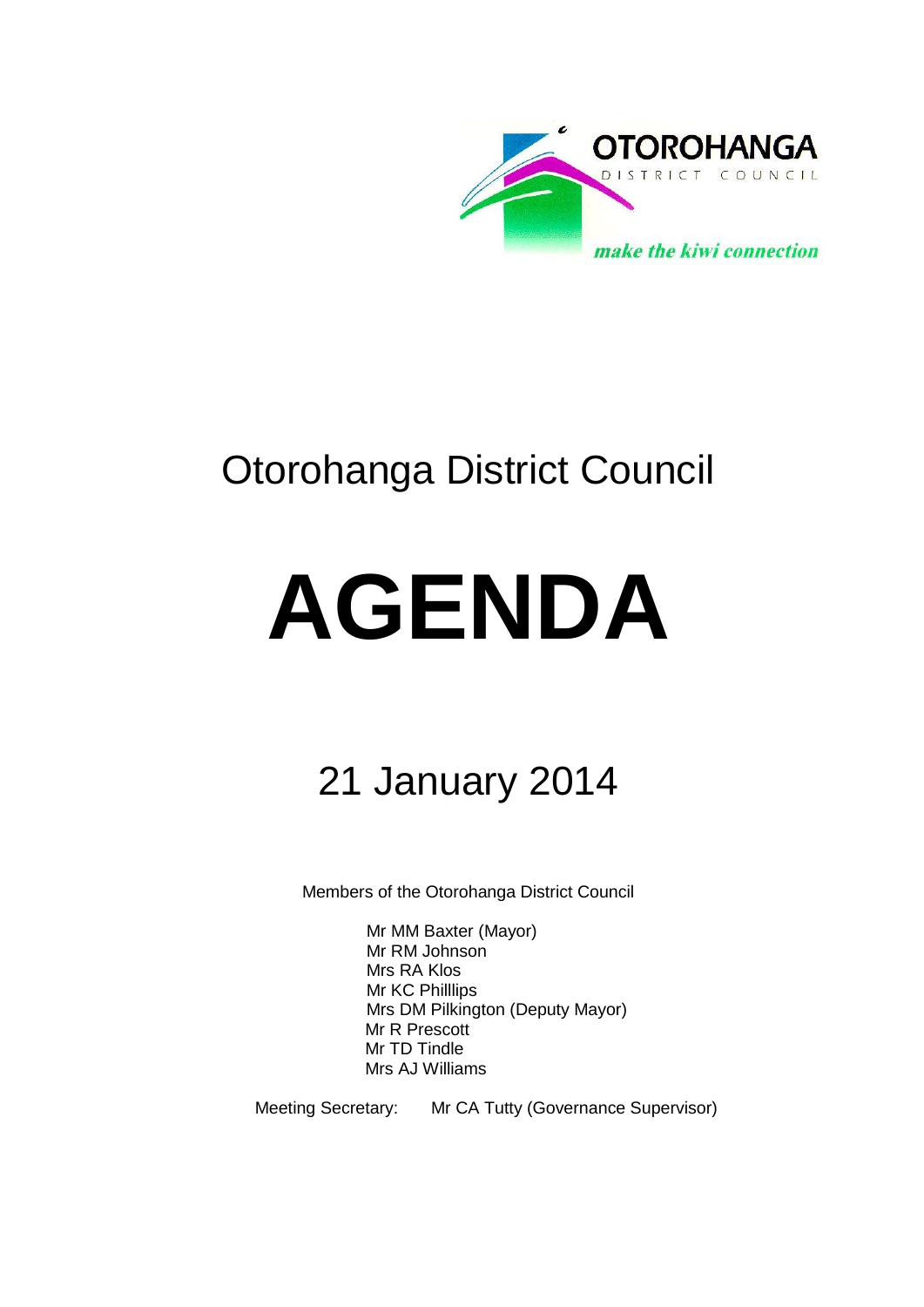# **OTOROHANGA DISTRICT COUNCIL**

21 January 2014

Notice is hereby given that an ordinary meeting of the Otorohanga District Council will be held in the Council Chambers, Maniapoto St, Otorohanga on Tuesday 21 January 2014 commencing at 10.00am.

13 January 2014

# **DC Clibbery CHIEF EXECUTIVE**



# **VISITORS ATTENDING THE MEETING –**

11.00am Population Health Services

# **ORDER OF BUSINESS:**

| <b>ITEM</b>           | <b>PRECIS</b>                                                                                   | <b>PAGE</b> |
|-----------------------|-------------------------------------------------------------------------------------------------|-------------|
| <b>PRESENT</b>        |                                                                                                 | 1           |
| IN ATTENDANCE         |                                                                                                 | 1           |
| <b>APOLOGIES</b>      |                                                                                                 | 1           |
| <b>OPENING PRAYER</b> |                                                                                                 | 1           |
|                       | <b>ITEMS TO BE CONSIDERED IN GENERAL BUSINESS</b>                                               | 1           |
|                       | CONFIRMATION OF MINUTES - 17 DECEMBER 2013                                                      | 1           |
| <b>REPORTS</b>        |                                                                                                 | 1           |
| Item 28               | OTOROHANGA COMMUNITY BOARD MINUTES 12 DECEMBER 2013                                             | 1           |
| Item 29               | KAWHIA COMMUNITY BOARD MINUTES 13 DECEMBER 2013                                                 | 2           |
| Item 30               | POTENTIAL CHANGES TO RECREATIONAL AREAS - LAKE WAIPAPA                                          | 3           |
| Item 31               | POPULATION HEALTH SERVICES PRESENTATION                                                         | 9           |
| Item 32               | DISTRICT LIBRARIANS REPORT FOR OCTOBER TO DECEMBER 2013                                         | 10          |
| Item 33               | <b>REQUEST TO WAIVER INFRINGEMENT FEE</b>                                                       | 13          |
| Item 34               | ENVIRONMENTAL HEALTH OFFICER/LIQUOR LICENSING INSPECTOR'S<br>REPORT FOR OCTOBER - DECEMBER 2013 | 16          |
| Item 35               | PLANNING REPORT FOR OCTOBER TO DECEMBER 2013                                                    | 18          |
| Item 36               | DISTRICT BUILDING CONTROL OFFICERS REPORT FOR OCTOBER TO                                        | 20          |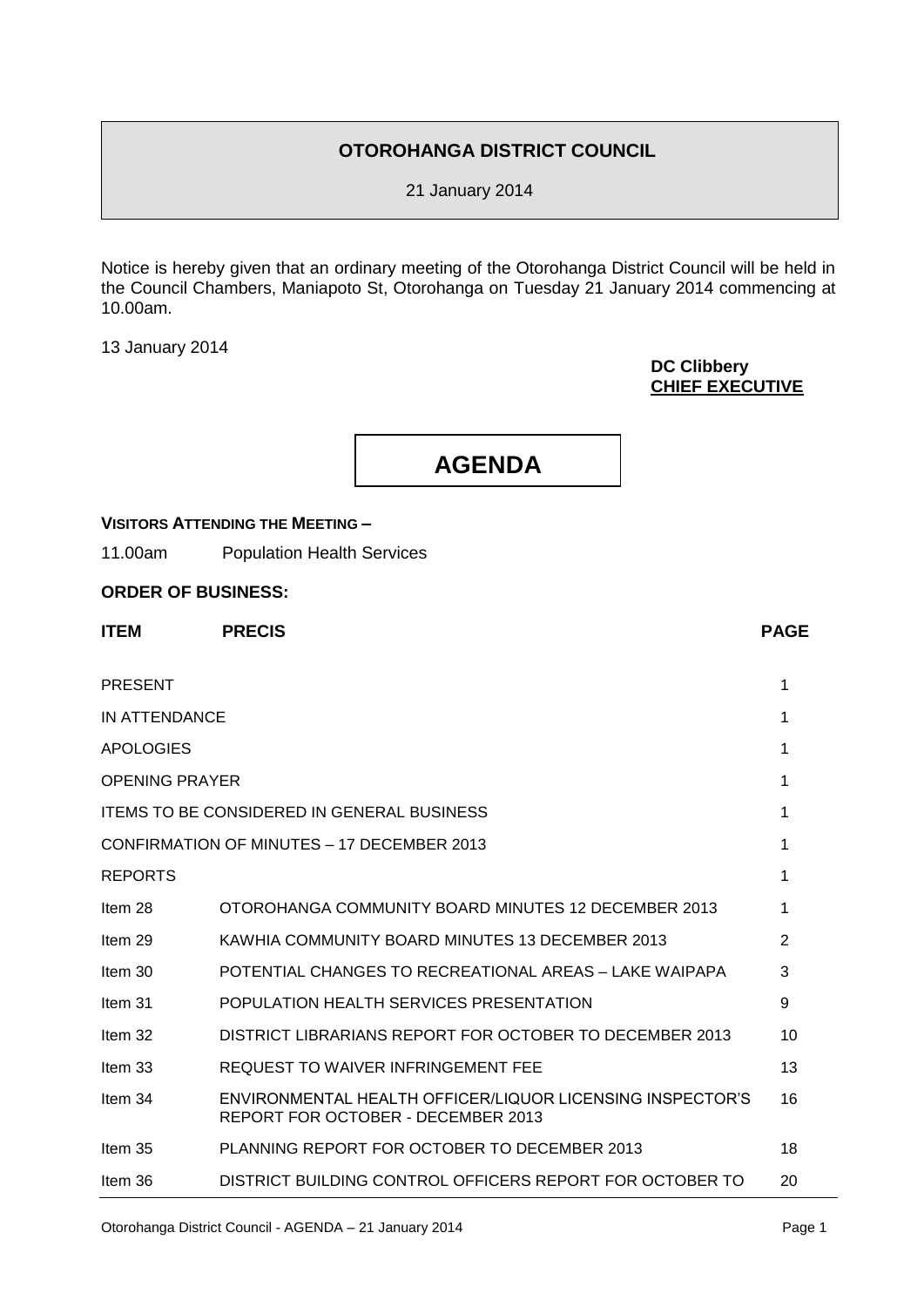# DECEMBER 2013

| Item 37 | CREATIVE COMMUNITIES ASSESSMENT COMMITTEE MINUTES 11<br>DECEMBER 2013 | 21 |
|---------|-----------------------------------------------------------------------|----|
| Item 38 | MATTERS REFERRED FROM 17 DECEMBER 2013                                | 24 |
| GENERAL |                                                                       | 24 |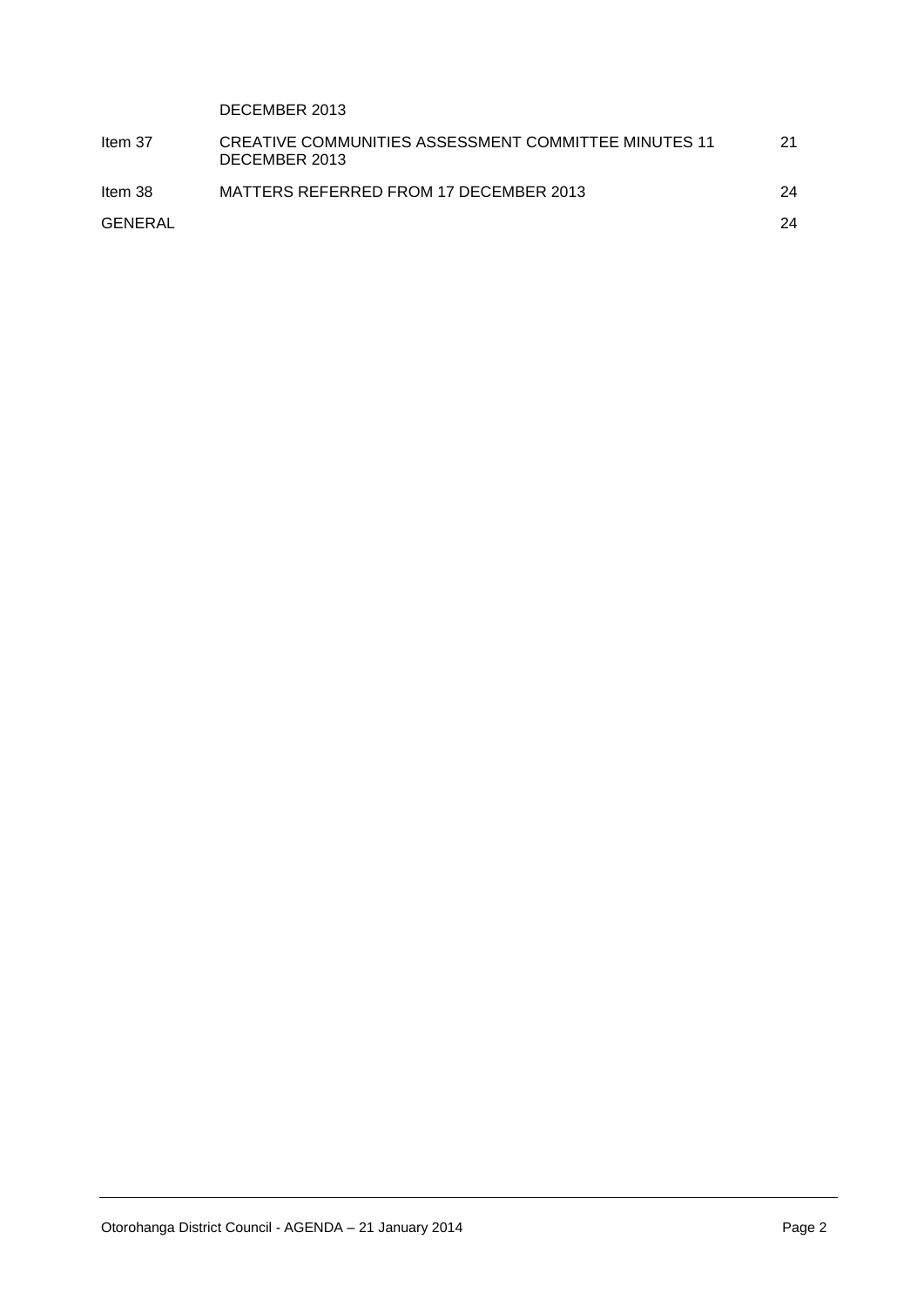# **PRESENT IN ATTENDANCE APOLOGIES OPENING PRAYER ITEMS TO BE CONSIDERED IN GENERAL BUSINESS CONFIRMATION OF MINUTES – 17 DECEMBER 2013 REPORTS Item 28 OTOROHANGA COMMUNITY BOARD MINUTES 12 DECEMBER 2013 To: His Worship the Mayor and Councillors Otorohanga District Council From: Governance Supervisor Date: 21 January 2014**

# **Executive Summary**

Minutes of the meeting of the Otorohanga Community Board held on 12 December 2013 as circulated.

# **Staff Recommendation**

It is recommended that:

The minutes of the meeting of the Otorohanga Community Board held on 12 December 2013 be received.

**CA Tutty GOVERNANCE SUPERVISOR**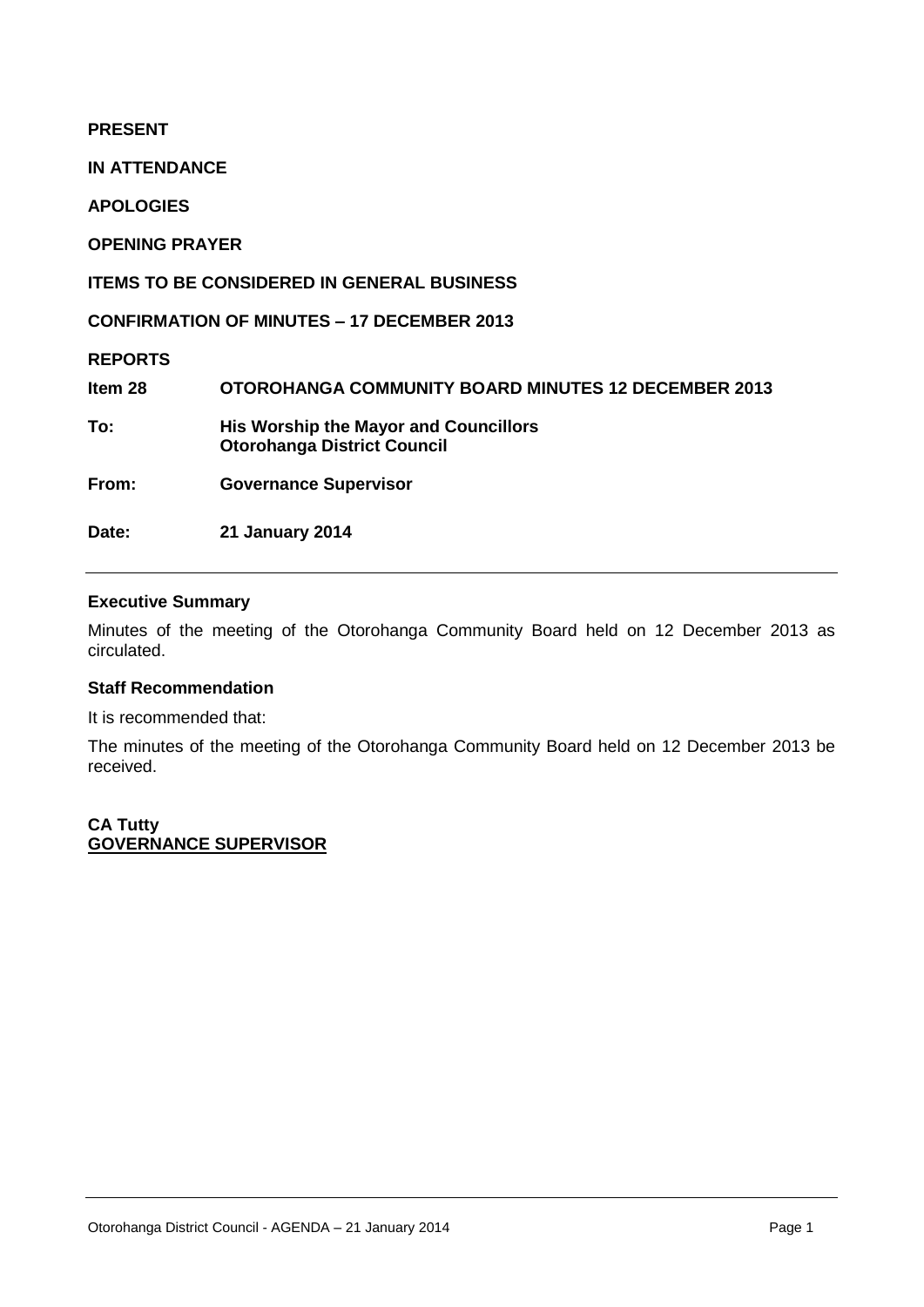**Item 29 KAWHIA COMMUNITY BOARD MINUTES FOR 13 DECEMBER 2013 To: His Worship the Mayor and Councillors Otorohanga District Council From: Governance Supervisor Date: 21 January 2014**

# **Executive Summary**

Minutes of the meeting of the Kawhia Community Board held on 13 December 2013 as circulated.

# **Staff Recommendation**

It is recommended that:

The minutes of the meetings of the Kawhia Community Board held on 13 December 2013 be received.

**CA Tutty GOVERNANCE SUPERVISOR**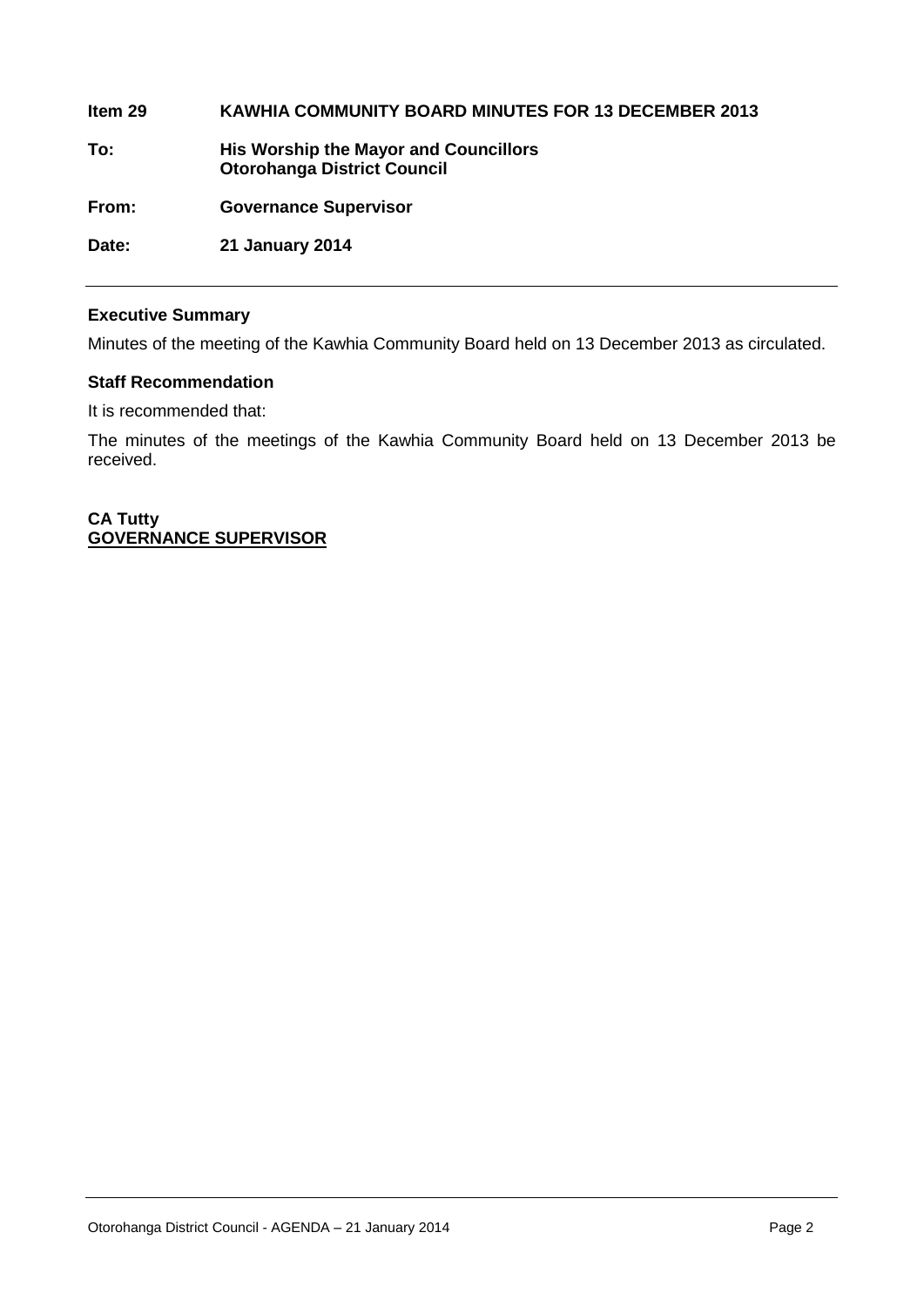**Item 30 POTENTIAL CHANGES TO RECREATIONAL AREAS – LAKE WAIPAPA**

**To: Mayor and Councillors Otorohanga District Council**

**From: Engineering Manager**

**Date: 21 January 2014**

# **Relevant Community Outcomes**

- The Otorohanga District is a safe place to live
- Ensure services and facilities meet the needs of the Community
- Manage the natural and physical environment in a sustainable manner
- Recognise the importance of the Districts rural character

# **Executive Summary**

It is suggested that community consultation is undertaken in respect of potential changes to recreational areas at Lake Waipapa. A possible form of consultation documents is provided.

# **Staff Recommendation**

It is recommended that:

- 1. The report be received; and
- 2. That public consultation, in accordance with the Special Consultative Procedure of the Local Government Act 2002, be conducted in respect of a proposal (further described in the attached Statement of Proposal') to make changes to recreational areas at Lake Waipapa.

# **Report Discussion**

There has since 2007 been discussion by Council of potential changes to recreational areas at Lake Waipapa. The discussion originally arose from issues of vandalism to facilities, including a very basic public toilet, that were on a 1.8 Hectare area of Road Reserve on the western side of Waipapa Road by the Lake that was generally referred to at the 'Waipapa Reserve'.

Council considered a number of potential responses to the issues at this site, with the option most favoured being to close and demolish the toilets, and also cease all other active involvement with the existing 'reserve' area, but open and maintain (metal and/or mow) a small 'picnic area' (initially envisaged as being between  $500m^2$  and  $1000m^2$ ) on the lake shore opposite the toilets.

It was also believed that it might be possible to sell the 'reserve' area on western side of the road to relieve Council of ongoing maintenance requirements there.

The favoured strategy was however dependent on approval from other parties, notably Land Information New Zealand (LINZ) and Mighty River Power (MRP) who have ownership and control of the land along the shores of Lake Waipapa, and the process to obtain this approval was time consuming.

Only in late 2010 was a form of agreement reached with these parties and relevant local iwi that could enable the potential lakeside development, and the form of this development, which had evolved during the process to reach agreement, was more extensive and costly than was initially envisaged.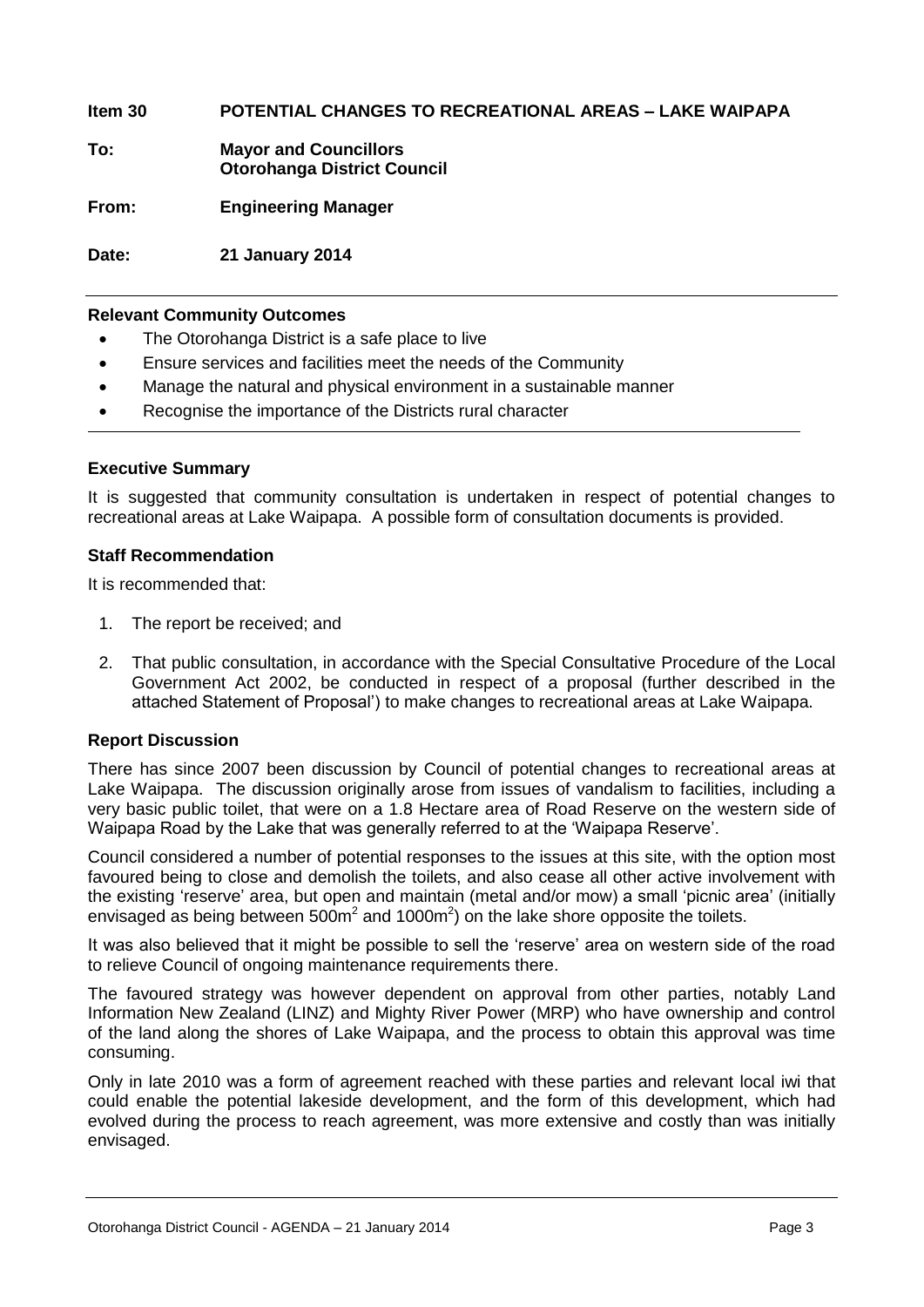In the period between 2007 and this Management Agreement being prepared there had however also been significant changes in the property market and the membership of Council that caused questions to be raised regarding whether the project should proceed, resulting it being put 'on hold'.

Recently the matter has again been raised and there is considered a need to make a decision in relation to this matter.

A recent workshop of Council indicated a diversity of views, with a suggestion being made that some form of consultation should be undertaken to explore the desire of the community for changes to recreational areas at Waipapa.

In recent times a significant amount of funding for improvement works to reserves has become available in the form of Reserve Contributions from property developments in the rural areas, and it seems appropriate that some of this is re-invested in rural reserves rather than on urban projects. Some form of development at Waipapa appears to be one of the few readily apparent opportunities for rural reserve improvements.

An associated challenge is however that whilst funding may be available for capital reserve improvements, no such unallocated operational funding is available for the maintenance of these improvements, with these costs having to be met from increases to rates.

For this reason it has been seen as desirable that the reserve improvements undertaken are of a nature that has relatively low ongoing maintenance cost. For this reason improvements such as the construction of new public toilets, which can have high maintenance costs, have not be favoured.

It is however also recognised that significant development of a relatively remote site without the provision of toilet facilities may not be appropriate.

It is also known that the recreational use of Lake Waipapa and the adjacent areas is currently very limited, but it is arguable that this low level of use is in part due to the lack of facilities there.

# **Possible Use of Special Consultative Procedure**

A suggestion has previously been made that some form of consultation should be undertaken with the local (Arohena area) community to ascertain their views on potential developments at Waipapa.

It is however believed that there may be persons outside of that area who also may have interest in respect of this matter, and that consultation should therefore be conducted on a broader basis, possibly in accordance with the Special Consultative Procedure of the Local Government Act, which provides an opportunity for presentation of submissions, and for submitters to be heard if they so wish.

A Statement of Proposal and draft of a potential public notice are therefore attached, should Council wish to take this path.

# **Dave Clibbery ENGINEERING MANAGER**

# **Attachments**

a. Draft Statement of Proposal and Public Notice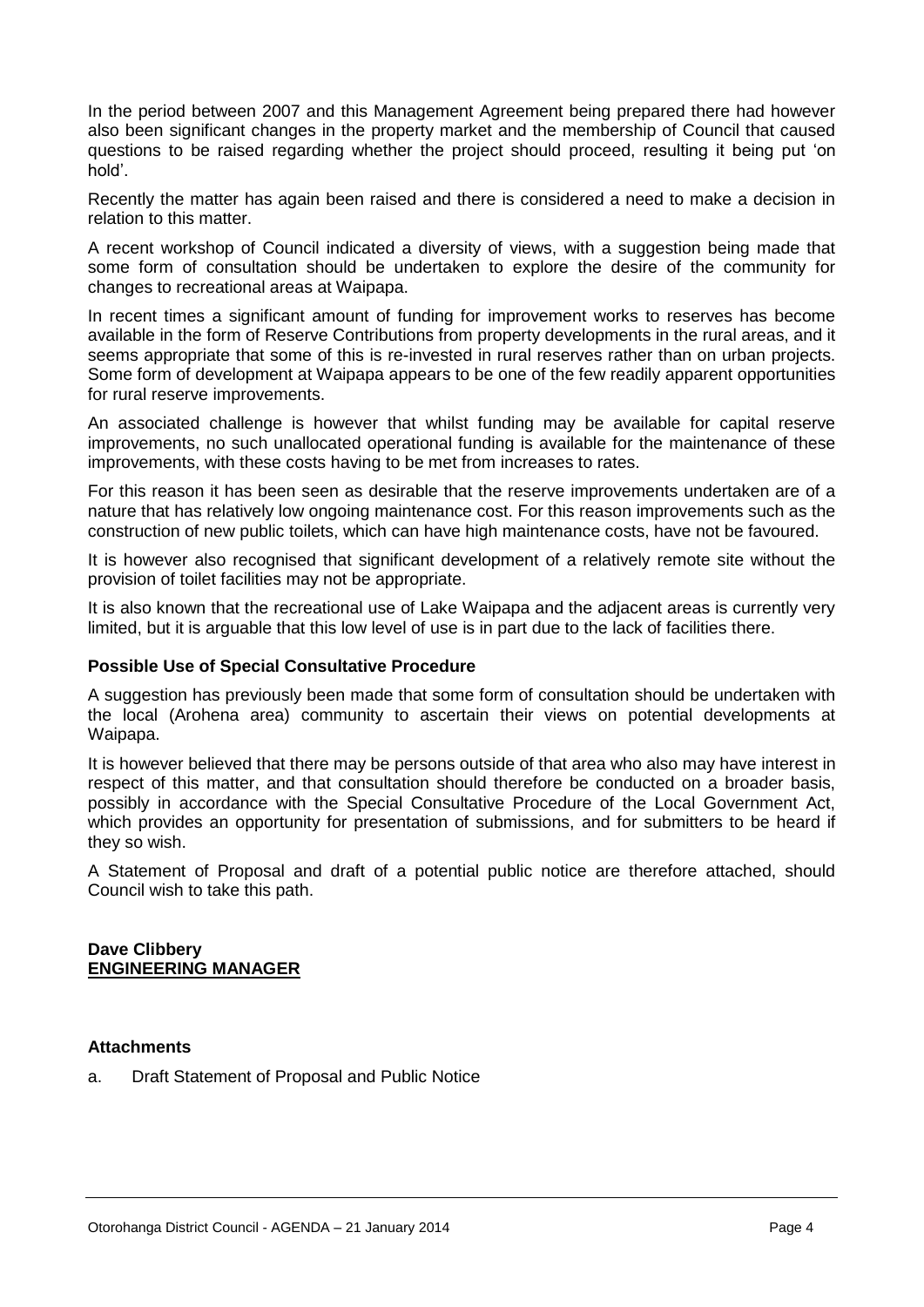# **Otorohanga District Council**

# **Statement of Proposal**

# **Potential Changes to Recreational Areas at Lake Waipapa**

# **1. Introduction**

Otorohanga District Council has been giving consideration to potential changes to recreational areas at Lake Waipapa, and wishes to undertake consultation with the community in respect of this.

# **2. Purpose of this Statement of Proposal**

Council wishes to hear the views of the community in respect of the potential changes to recreational areas at Lake Waipapa, and has chosen to follow the Special Consultative Procedure of the Local Government Act 2002 to ensure that this consultation is meaningful and that the community has adequate opportunity to express their views.

As part of the Special Consultative Procedure the Council must produce a Statement of Proposal, which contains a summary of information that is a fair representation of the major matters in the proposal, and make it available to the community. This document is the Statement of Proposal. The information contained in this Statement of Proposal has been approved by Council for notification and consultation.

It should be noted that the proposal as presented is tentative. Council does not yet have a strong view either in favour of or against potential changes to facilities at Lake Waipapa. Council is unsure of the extent to which the new facilities might be used, or whether there would be objection to the envisaged disposal of some land that is currently available for public use.

Council wishes to be sure that there is some community support – or at least a lack of significant community objection – before a decision is made to commit funding for this project.

# **3. Recreational Use of Lake Waipapa**

Lake Waipapa is one of the two large artificial 'hydro' lakes of which parts lie within the Otorohanga District.

The lake is relatively remote and receives little recreational use, far less than adjacent Lake Arapuni.

The extent to which this lack of use is attributable to the nature and location of the lake, or the lack of facilities there, is not entirely clear.

Council controls a 1.8 Hectare area of open Road Reserve land on the western side of Waipapa Road adjacent to the lake. This has been occasionally used for recreational purposes. A public toilet was on this site in the past, but it and the other facilities there were subject to vandalism which led to their removal by Council.

Council wishes to explore the potential of relinquishing responsibility for this area, and instead establishing a carpark, picnic area and boat trailer parking site on the eastern side of Waipapa Road, alongside the lake.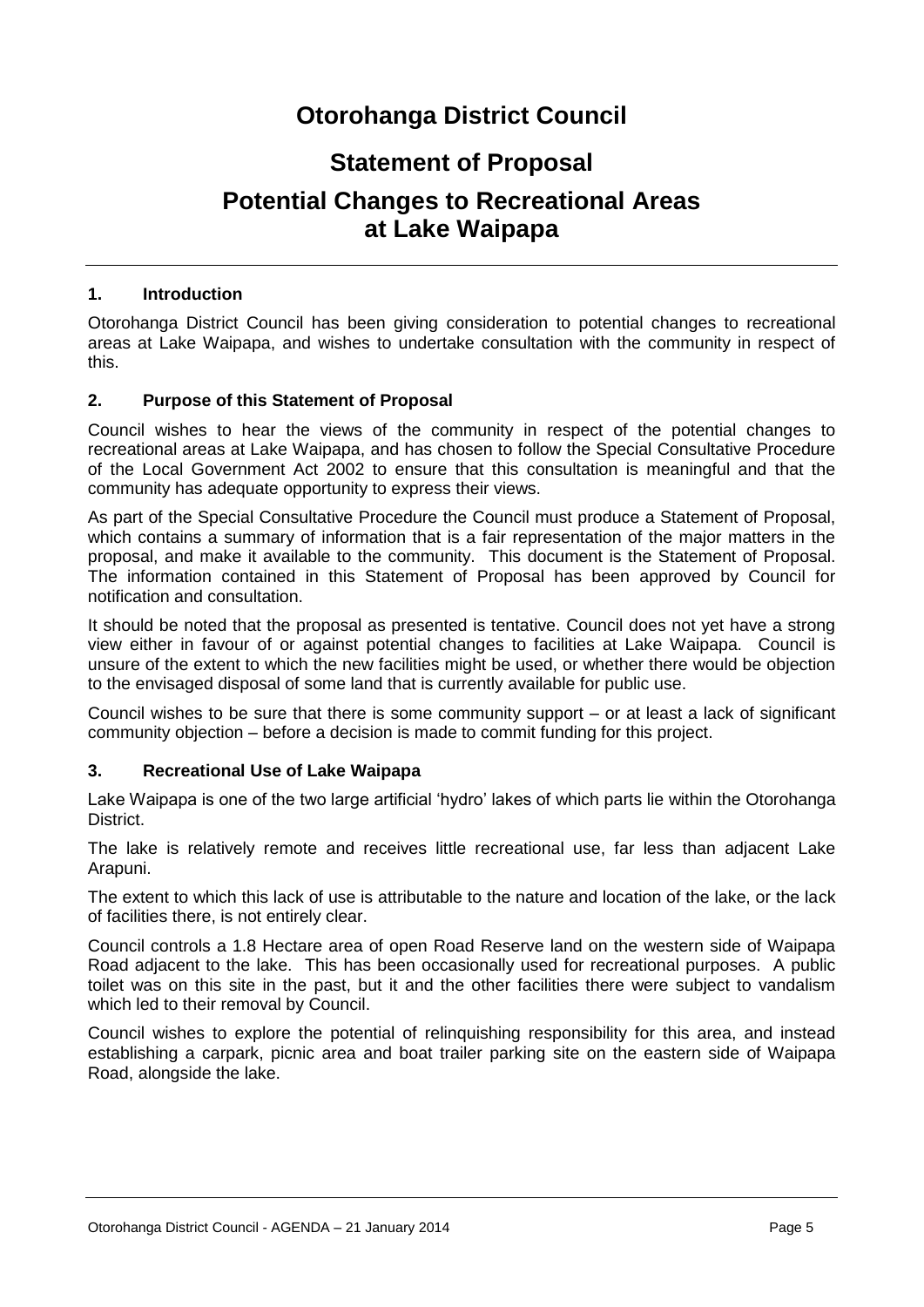# **4. Proposal**

Council proposes to undertake the following actions

- Remove large vegetation from the side of the lake over a distance of approximately 200 metres between the approximate location of the old toilet block and the concrete boat ramp.
- Create a new car park with an approximate 1000 square metre grassed picnic area alongside the shore of the lake, which will be enhanced to provide a sandy beach.
- Create a new roadside parking area for boat trailers adjacent to the existing boat ramp.
- Remove the reserve classification from the 1.8 Ha area of open Road Reserve land on the western side of the road and make it available for sale.

A plan showing the affected areas is attached.

It is envisaged that these activities will provide improved recreational opportunities relative to what currently exists. At present the lake shore in this area is overgrown with scrub and blackberry, with silt covering what is understood to have originally been a sandy beach.

The vegetation along the lake shore largely obscures views of the lake from the open road reserve on the western side of Waipapa Road. This and the fact that this area is separated from the lake by a road with fast-moving traffic, does not make the area very suitable for recreational purposes.

The current access and trailer parking arrangements for persons using the boat ramp are not considered to be completely safe. Visibility of oncoming traffic can be poor. The proposed changes will address this.

The proposed works would be integrated with - and are indeed likely to enhance - the section of the Waikato River Trail that runs alongside the lake in this area.

It should be noted that Council IS NOT at this time proposing to install toilet facilities at the site, since the maintenance cost of such a facility is likely to be relatively high, creating an affordability issue.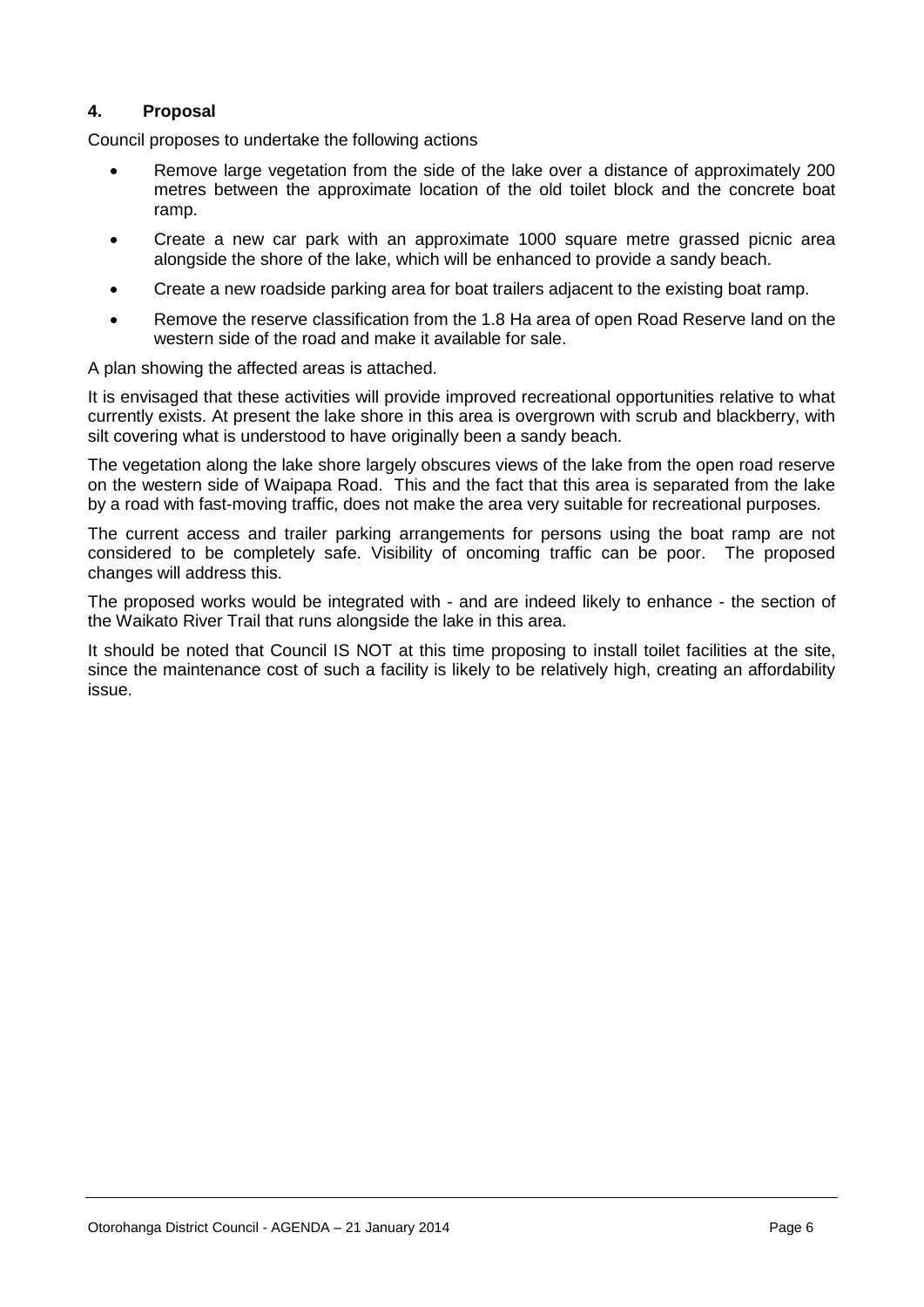

# **5. Previous Consultation**

Previous consultation in respect of potential establishment of new recreational areas alongside the lake has been previously conducted with those parties who own, manage and have particular interests in that land, these parties being Land Information New Zealand, Mighty River Power, Aotearoa Marae and the Raukawa Trust Board. All these parties have indicated their approval of the works as described.

# **Dave Clibbery CHIEF EXECUTIVE**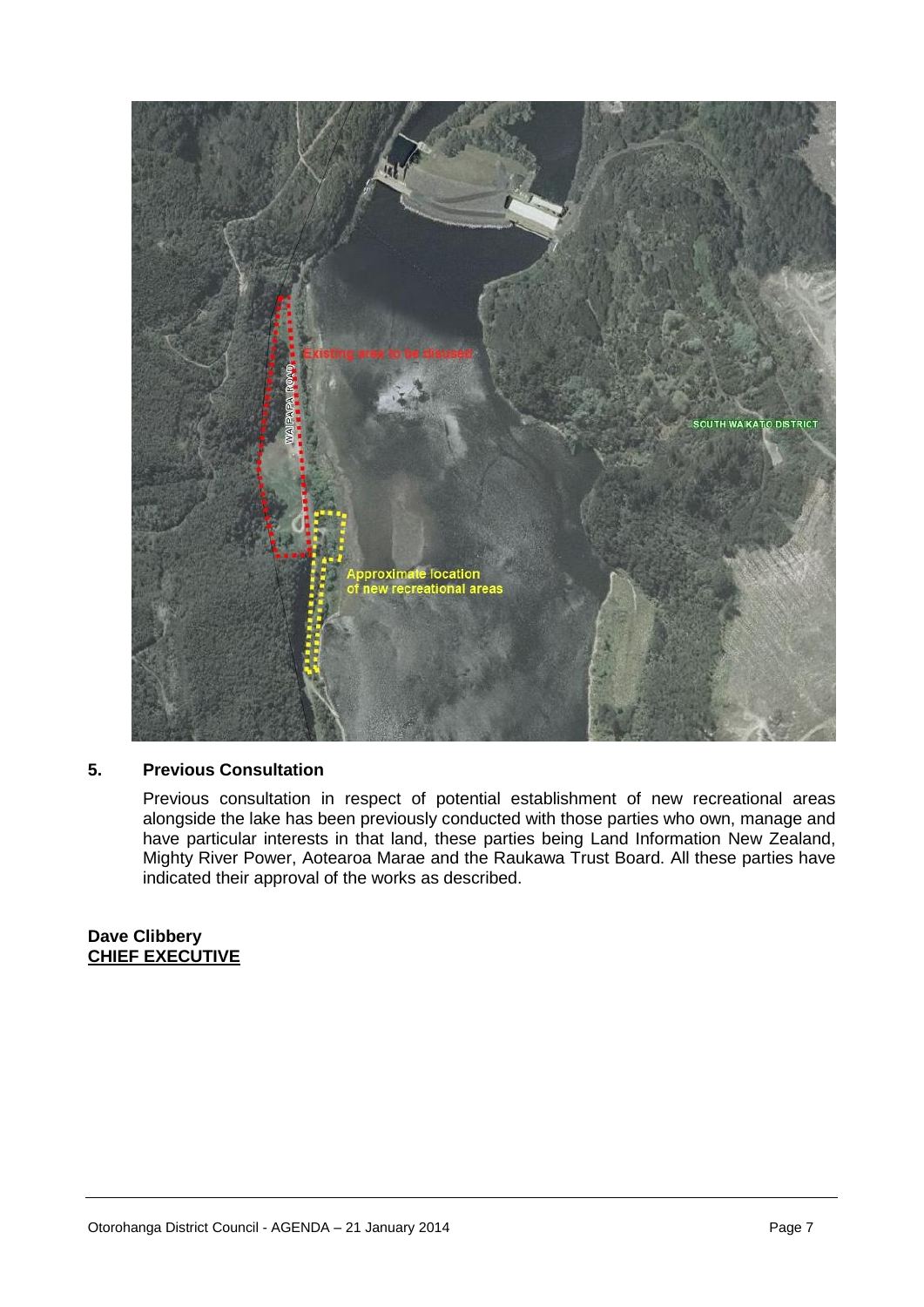# **Proposed Advertisement**

# **Consultation - Proposed Changes to Recreational Areas at Lake Waipapa**

Council wishes to consult the community in respect of the potential changes to recreational areas at Lake Waipapa,

Council controls a 1,8 Hectare area of open Road Reserve land on the western side of Waipapa Road adjacent to the lake. This has been occasionally used for recreational purposes. A public toilet was on this site in the past, but it and the other facilities there were subject to vandalism which led to their removal by Council.

Council wishes to explore the potential of relinquishing responsibility for this area, and instead establishing a new carpark, picnic area and boat trailer parking site on the eastern side of Waipapa Road, alongside the lake.

A more detailed Statement of Proposal is available from Council on request.

Submissions in respect of the proposal can be made in writing, and should be addressed to:

The Chief Executive Otorohanga District Council PO Box 11 **OTOROHANGA** 

Submissions must be received by Friday 28 February 2014.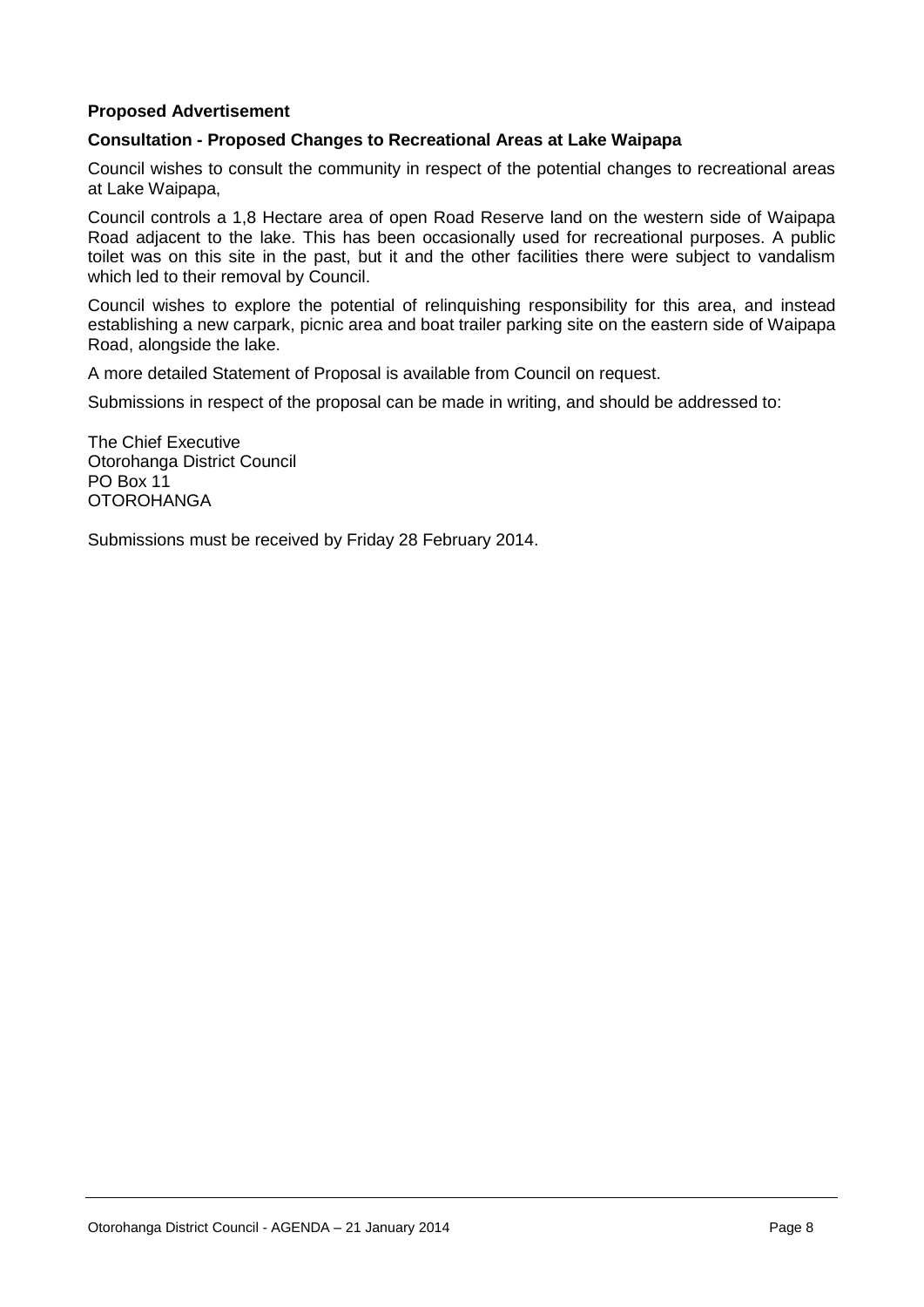# **Item 31 POPULATION HEALTH SERVICES PRESENTATION**

**To: His Worship the Mayor & Councillors Otorohanga District Council**

**From: Governance Supervisor**

**Date: 21 January 2014**

# **Relevant Community Outcomes**

- Ensure services and facilities meet the needs of the Community
- Foster an involved and engaged Community

# **Executive Summary**

Population Health Services representatives will attend the meeting to discuss the relationship that Local Government and public health services share for the populations they both serve.

# **Staff Recommendation**

It is recommended that:

The Population Health Services presentation be received.

# **CA Tutty GOVERNANCE SUPERVISOR**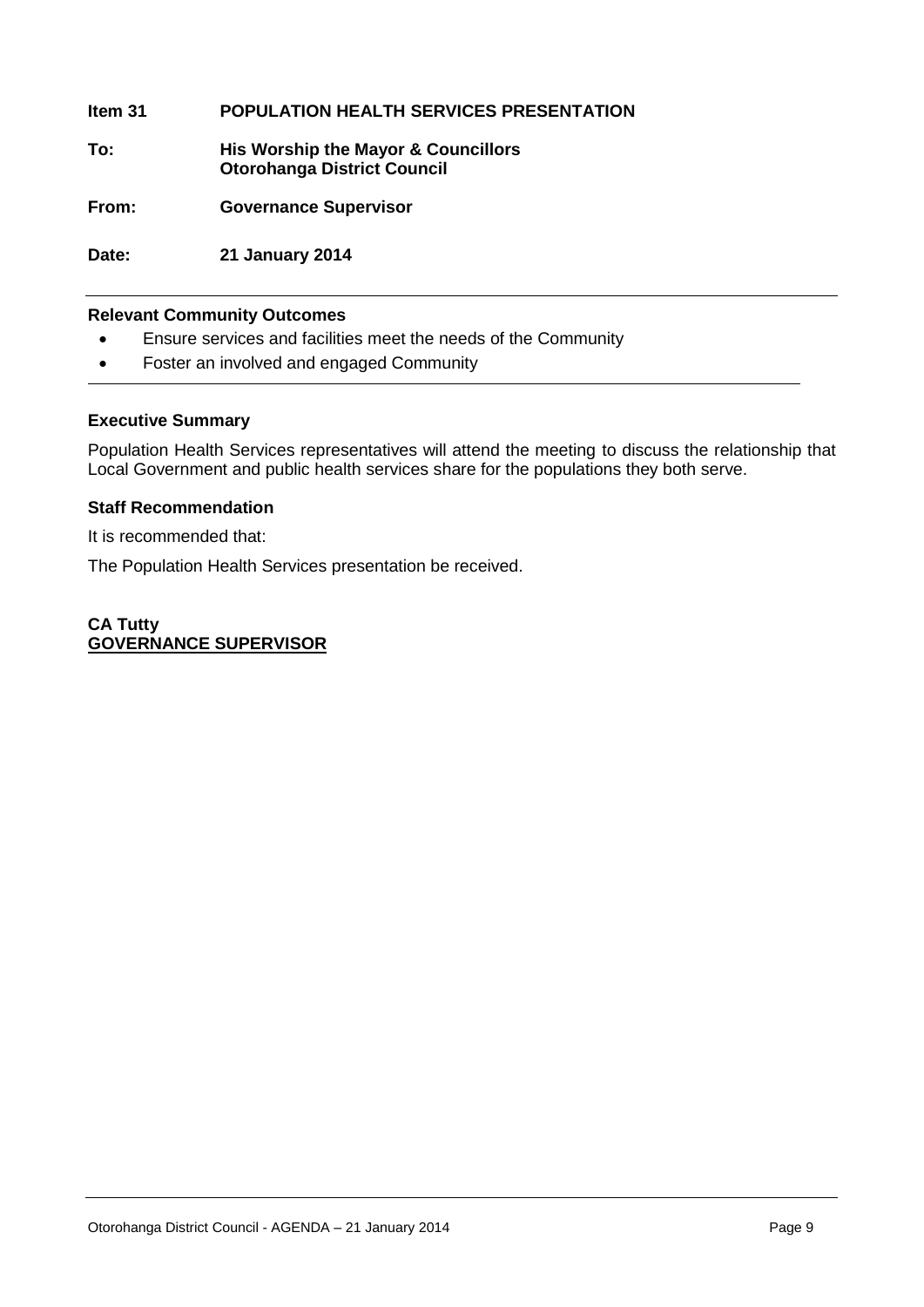**Item 32 DISTRICT LIBRARIANS REPORT FOR OCTOBER TO DECEMBER 2013**

**To: His Worship & Councillors Otorohanga District Council**

**From: District Librarian**

**Date: 21 January 2014**

# **Relevant Community Outcomes**

- Ensure services and facilities meet the needs of the Community
- Foster an involved and engaged Community

# **Executive Summary**

A successful book launch event was held in December and the annual children's Summer Holiday Reading Programme is currently underway. We are recruiting for computer mentors through Volunteering Waikato. Library usage statistics are in line with national trends (as currently being reported by the 2012/13 Public Library Statistics).

# **Staff Recommendation**

It is recommended that:

That the District Librarian's Quarterly report for the period October to December 2013 be received.

# **Report Discussion**

# **Book Launch – Danielle Hawkins**

A well-attended event was held in the Library on Wednesday 4 December to mark the publication by Allen & Unwin of Danielle Hawkins' second novel, "Chocolate Cake for Breakfast". Danielle began the morning with a brief presentation about the writing of her book. She then answered questions from audience members and signed copies of her book for those in attendance. Library staff served morning tea throughout the morning (including some chocolate baking) and a staff member from King's PaperPlus was on hand with copies of the book for sale. (King's PaperPlus reported excellent sales of Danielle's book in the period leading up to Christmas).

# **"The Great Summer Beach Read"**

Our 2013/14 library Summer Holiday Reading Programme is currently underway. We have 35 children registered for the programme this year. The children are working at their challenge of reporting-in to the library staff on a minimum of four books that they read throughout the holidays. A small, themed incentive is presented to the child at each successful check-in. Library staff will conclude the programme with a finale event during the last week of January.

We have experienced greater interest in our programme this year from the parents of children attending some of the rural schools in the district. I understand this may be partly due to library summer reading programmes being promoted by schools' specialist literacy teachers.

# **Volunteer Computer Mentors**

Towards the end of last year our Library registered as an organisational member with Volunteering Waikato. This membership will enable us to use the Volunteering Waikato network to advertise for computer mentor volunteers, with the goal of offering one-on-one mentoring sessions on a scheduled basis for library patrons.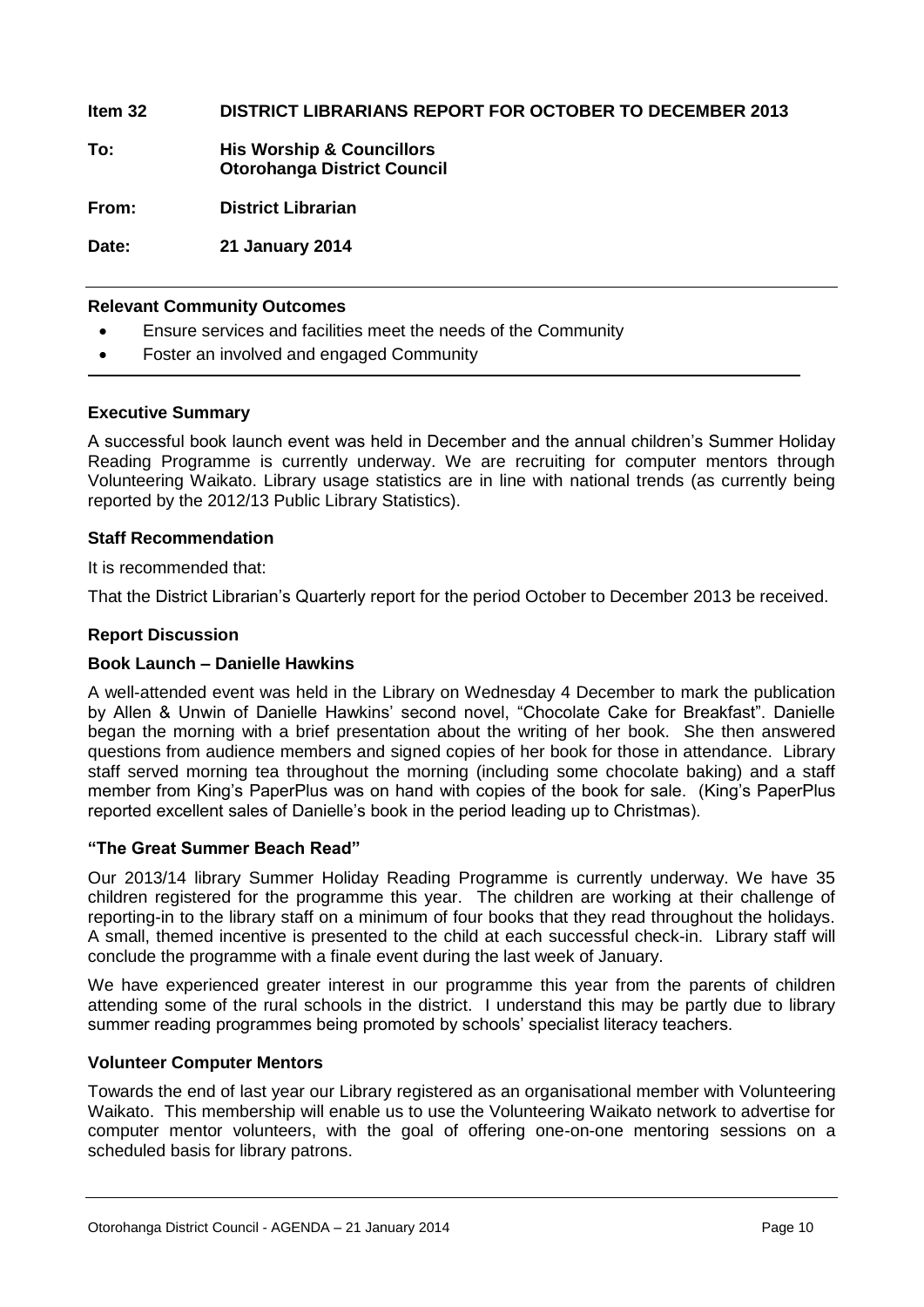We envisage computer mentors providing assistance with some of the following tasks:

- Navigating search engines
- Setting up email accounts
- Completing a CV
- Downloading, saving and sending documents
- Submitting online job applications
- Downloading ebooks and audiobooks

Although library staff offer IT assistance to patrons, we are not always able to provide a sufficient level of personal attention. We hope there may be people in the community with computer confidence and good interpersonal skills who would be willing to share their knowledge with others.

We envisage mentors being rostered for a weekly timeslot in the Library. As at 30 December, we had received one expression of interest in our role via the Volunteering Waikato website.

# **Staffing**

Student shelver Ruth Swartzberg will be leaving her position at the end of January to embark on a Media Studies degree at Wintec. Ruth has been a reliable and conscientious worker over the past two years and will be missed. We hold a shortlist of students interested in vacancies available at the Library.

# **LIANZA Conference**

I was pleased to attend again the annual Library & Information Association of New Zealand Aotearoa Conference, held at Claudelands in Hamilton on 21-23 October. I found the keynote speakers both inspiring and thought-provoking, and the sessions presented by librarians from all sectors of the New Zealand library industry brought me up-to-date with current issues and included new ideas for consideration. In his closing address, the National Librarian stressed that our profession urgently needs to change the perception of decision-makers that libraries are obsolete!

# **Library Usage Statistics**

|                                 | 2013/14 | 2012/13 | <b>Notes</b>       |
|---------------------------------|---------|---------|--------------------|
| <b>Physical Visits</b>          | 13,029  | 13,913  | Decrease of 6.4%   |
| Materials Issued                | 11,350  | 11,535  | Decrease of 1.6%   |
| <b>Digital Downloads</b>        | 152     | 43      | Increase of 253.5% |
| <b>Computer Sessions (APNK)</b> | 2,152   | 2,649   | Decrease of 18.8%  |
| <b>Wifi Sessions</b>            | 3,035   | 1,065   | Increase of 89.1%  |
| Membership registrations        | 72      | 60      |                    |

*Otorohanga Library – (October to December 2013)*

*Kawhia Library – (October to December 2013)*

|                          | 2013/14 | 2012/13   | <b>Notes</b>      |
|--------------------------|---------|-----------|-------------------|
| <b>Materials Issued</b>  | 510     | 610       | Decrease of 16.4% |
| Computer sessions (APNK) | n/a     | n/a       |                   |
| Wifi sessions            | 699     | Wifi not  |                   |
|                          |         | available |                   |
| Membership registrations | 5       |           |                   |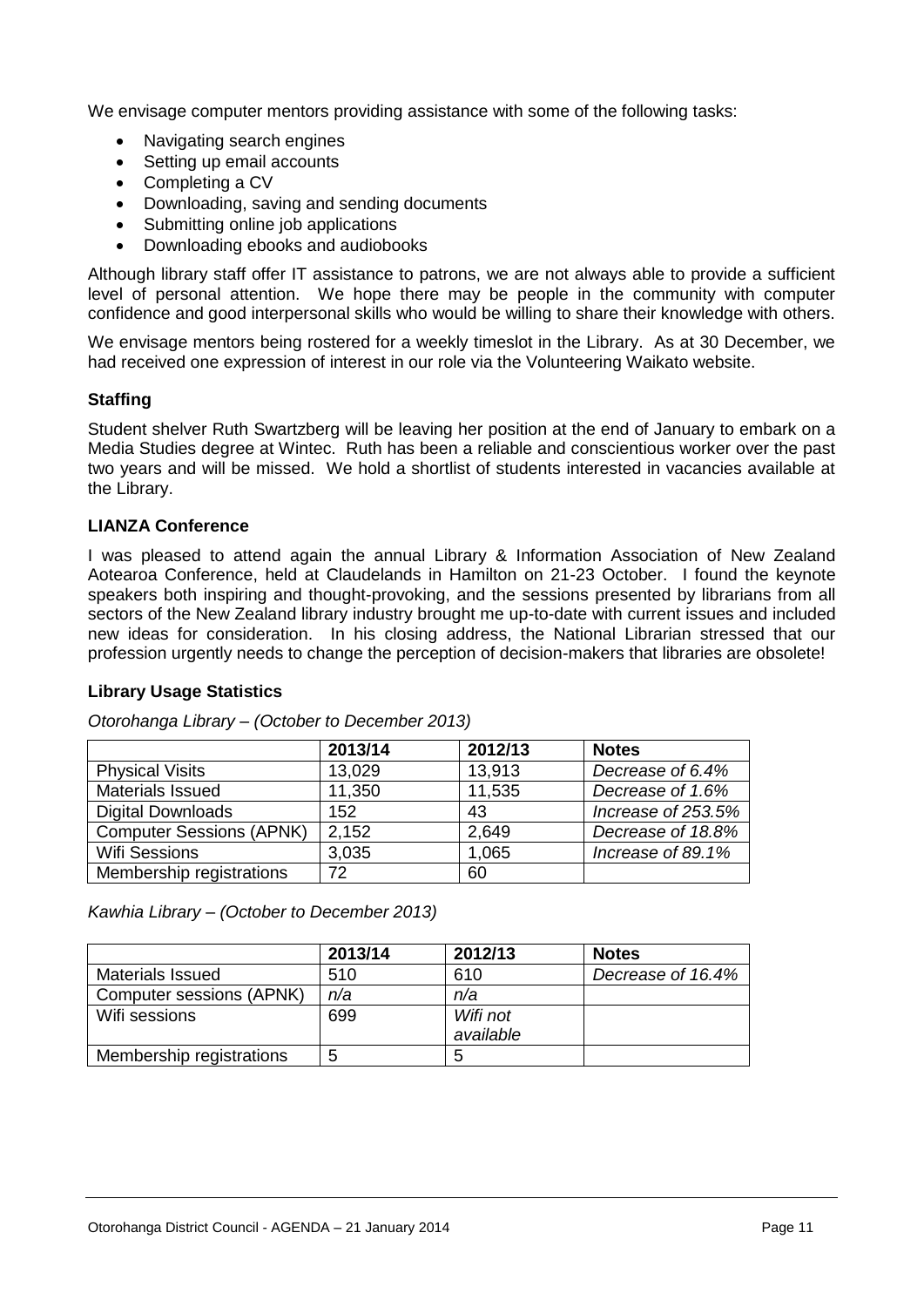# Otorohanga District Council Operating Income Account Type Library Fees for Period December



|                               | <b>YTD</b>     | <b>YTD</b>     |
|-------------------------------|----------------|----------------|
|                               | <b>Actuals</b> | <b>Actuals</b> |
|                               |                | 2012/13        |
| <b>Other Income</b>           |                |                |
| 375716742. Building Rental    | $-6.00$        | $-8.00$        |
| 375716745. i-Site Rental      | $-5,000.00$    | $-5,000.00$    |
| 375723670. Interloans         | $-196.00$      | $-294.00$      |
| 375723671. Videos             | $-945.00$      | $-593.00$      |
| 375723672. Kawhia             | 0.00           | $-90.80$       |
| 375723673. New Rental Fiction | $-468.00$      | $-514.00$      |
| 375723676. Reserves           | $-130.30$      | $-139.00$      |
| 375723677. Sale of Books      | $-573.13$      | $-634.14$      |
| 375723678. Lost Books         | $-206.14$      | $-197.01$      |
| 375723679. Fines (Overdues)   | $-1,927.00$    | $-2,330.31$    |
| 375723680. Photocopies        | $-1,051.90$    | $-871.60$      |
| 375723681. Membership Cards   | $-415.29$      | $-567.91$      |
| 375723682. Internet           | $-5.22$        | 0.00           |
| 375723683. Magazines          | $-124.42$      | $-153.15$      |
| 375723684. Fax                | $-45.00$       | $-48.50$       |
| 375723757. Donations          | $-23.00$       | $-37.00$       |
| <b>Other Income</b>           | $-11,116.40$   | $-11,478.42$   |
| Library                       | $-11, 116.40$  | $-11,478.42$   |

**Sarah Osborne DISTRICT LIBRARIAN**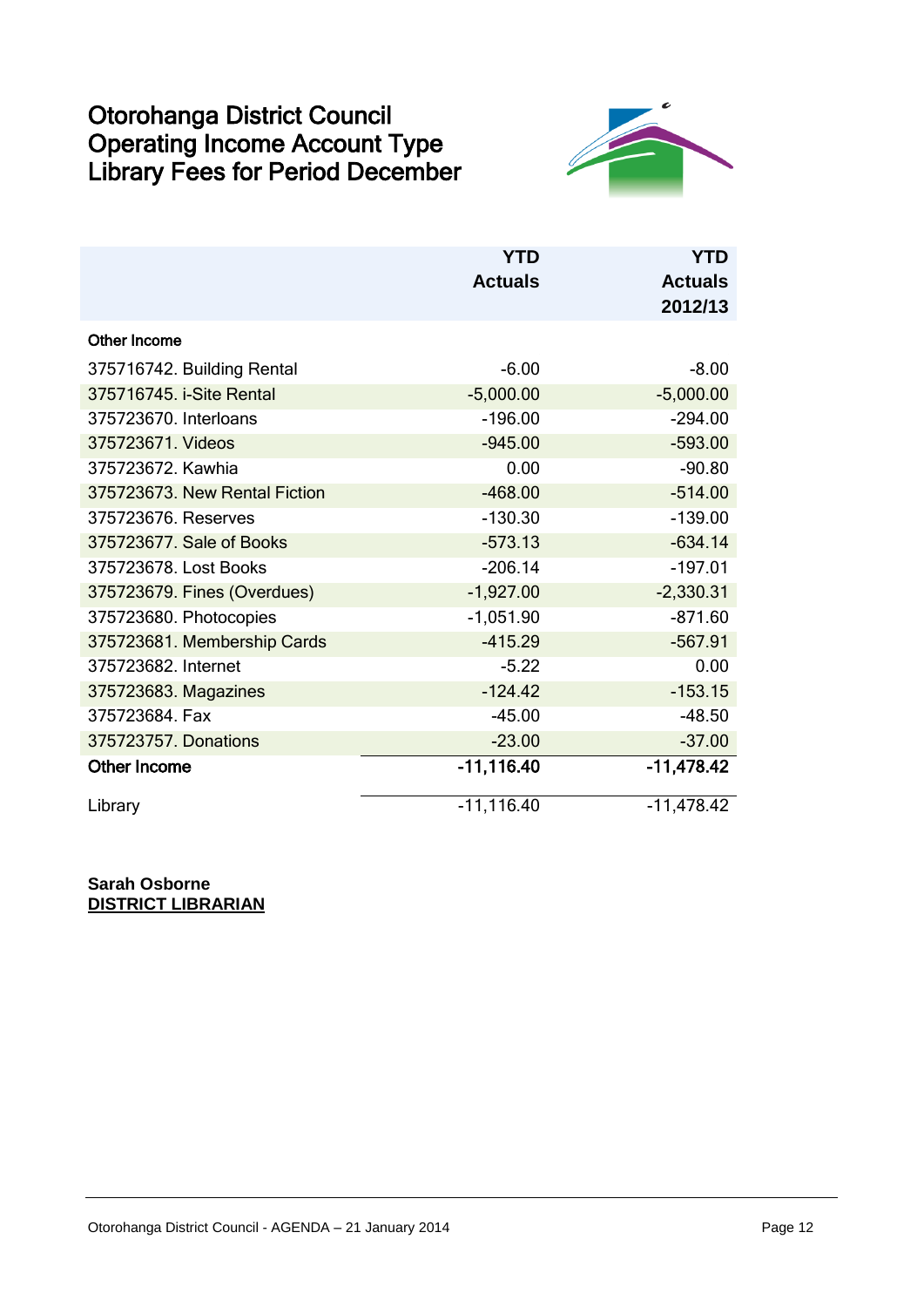| Item 33 | <b>REQUEST TO WAIVE INFRINGEMENT FEE</b>                                   |
|---------|----------------------------------------------------------------------------|
| To:     | <b>His Worship &amp; Councillors</b><br><b>Otorohanga District Council</b> |
| From:   | <b>Environmental Services Manager</b>                                      |

**Date: 21 January 2014**

# **Relevant Community Outcomes**

- The Otorohanga District is a safe place to live
- Ensure services and facilities meet the needs of the Community

# **Executive Summary**

L Sowerby and M Mans have appealed a Dog Control Infringement Notice and request that the fee be waived in lieu of the purchase of a shock control training collar.

# **Staff Recommendation**

It is recommended that:

The report be received and that the request to waive the infringement fee be declined.

# **Report Discussion**

On 13 November 2013 Councils Dog Control Officer issued an infringement notice to the owners of Clyde, a grey schnauzer that he had found wandering in Otorohanga.

The Otorohanga District Council Dog Control Policy states that any person served with an Infringement Notice is entitled to object and request to be heard by Council. A written objection was received from L Sowerby and Michael Mans on 10 December 2013. In their letter the owners request that Council waive the penalty in lieu of them purchasing a 'shock collar' which will be used to train and restrain Clyde inside their section boundaries.

I have recommended that this request be declined. The infringement penalty was issued as a result of a continuing history of wandering. It is the responsibility of dog owners to control their pets by whatever means necessary. I do not see sufficient cause in this case to warrant Council waiving a penalty in order to incentivise an owner in to carry out an action that is already a basic requirement of the Dog Control Act. Furthermore to grant this request would create a precedent for appeal by any future owner who is infringed or charged with failing to control their dog.

Mr Mans has requested that he be allowed to speak to his objection at the Council meeting when this matter is discussed. A copy of his letter and the dog control record for Clyde are attached.

# **AR Loe ENVIRONMENTAL SERVICES MANAGER**

# **Attachments**

- b. Letter from L Sowerby and M Mans
- c. Dog control record Clyde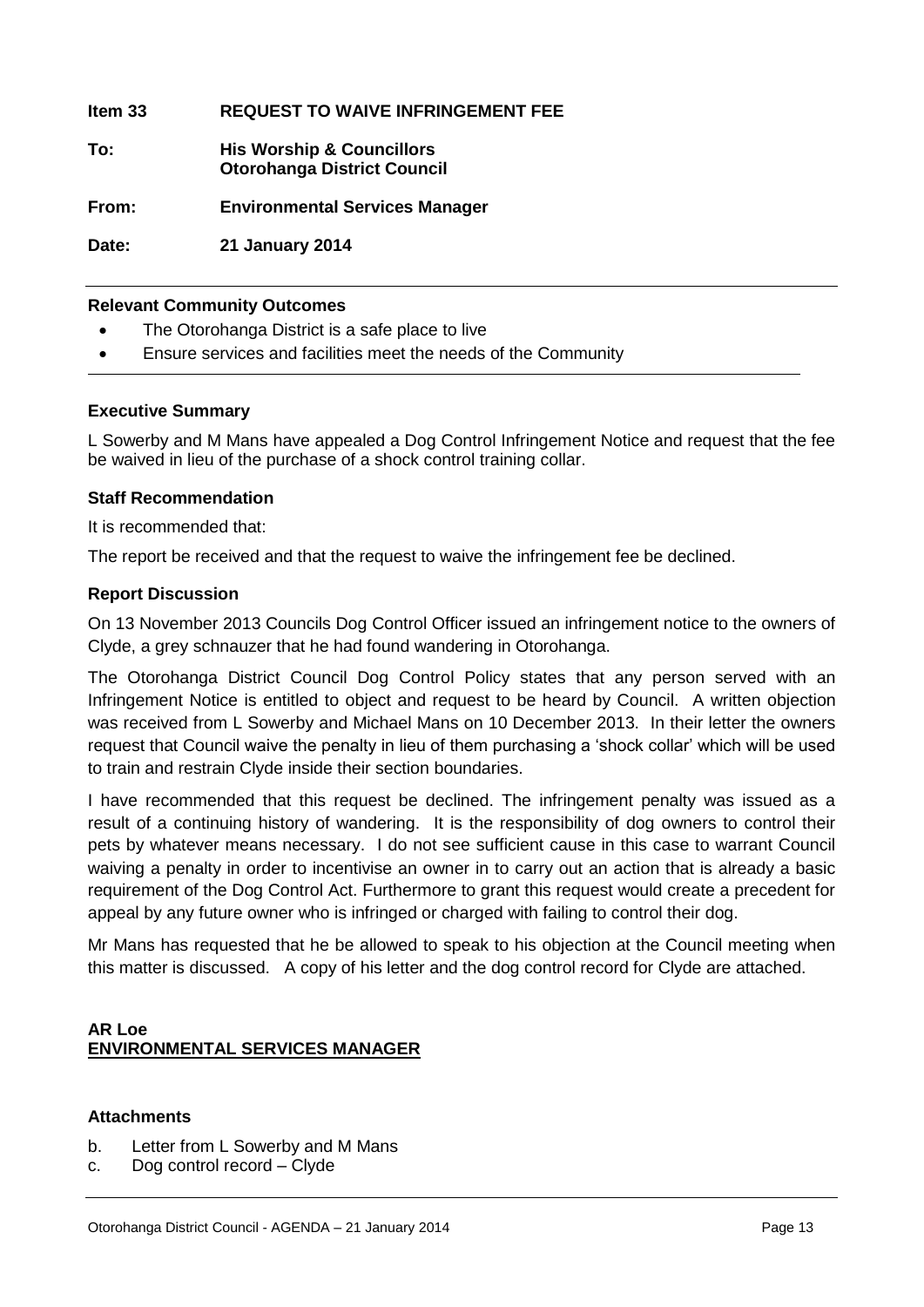

### 12/10/2013

Louise Sowerby & Michael Mans 23 Gradara Avenue Otorohanga

Otorohanga District Council - Animal Control Section 17 Maniapoto Street Otorohanga

### Re: Infringement Notice 10257, 13/11/2013

Regarding the above infringement notice, Failure to comply with bylaw under the Dog Control Act 1996 Section 20(5). I was less than impressed to learn of the incident and the conduct of your enforcement officer, who stopped above the service lane on Gradara Avenue and proceeded to yell from a distance down to my partner who was trying to get our 5-month-old baby into the car. This kind of behavior towards the very ratepayers whose rates the Council spend to contract his services is unacceptable -- a more professional course of action would have been to make his way down into the service lane, and then speak in a civil manner.

That aside, while Clyde has been known to wander at times when he has worn through his collar or rope, any infringement fee imposed will not change his behavior, or prevent these type of occurrences in the future. A better outcome for all could be achieved if Council would consider waiving any infringement fee, with any fee waived to be invested dollar-for-dollar in a supplementary containment method, such as an invisible fence and shock collar combination. I propose this as preferred option to be pursued, and a more robust containment method as abovementioned, be installed and inspected to Council's satisfaction within 28 days of this letter.

I await your decision on the above matter with optimism, and can be contacted at mmans@ freightlings.go.ng, at home 07 873 7646, Work 07 873 4125, or on mobile 0274559465.

Regards

 $\rho$ ./l

Louise Sowerby & Michael Mans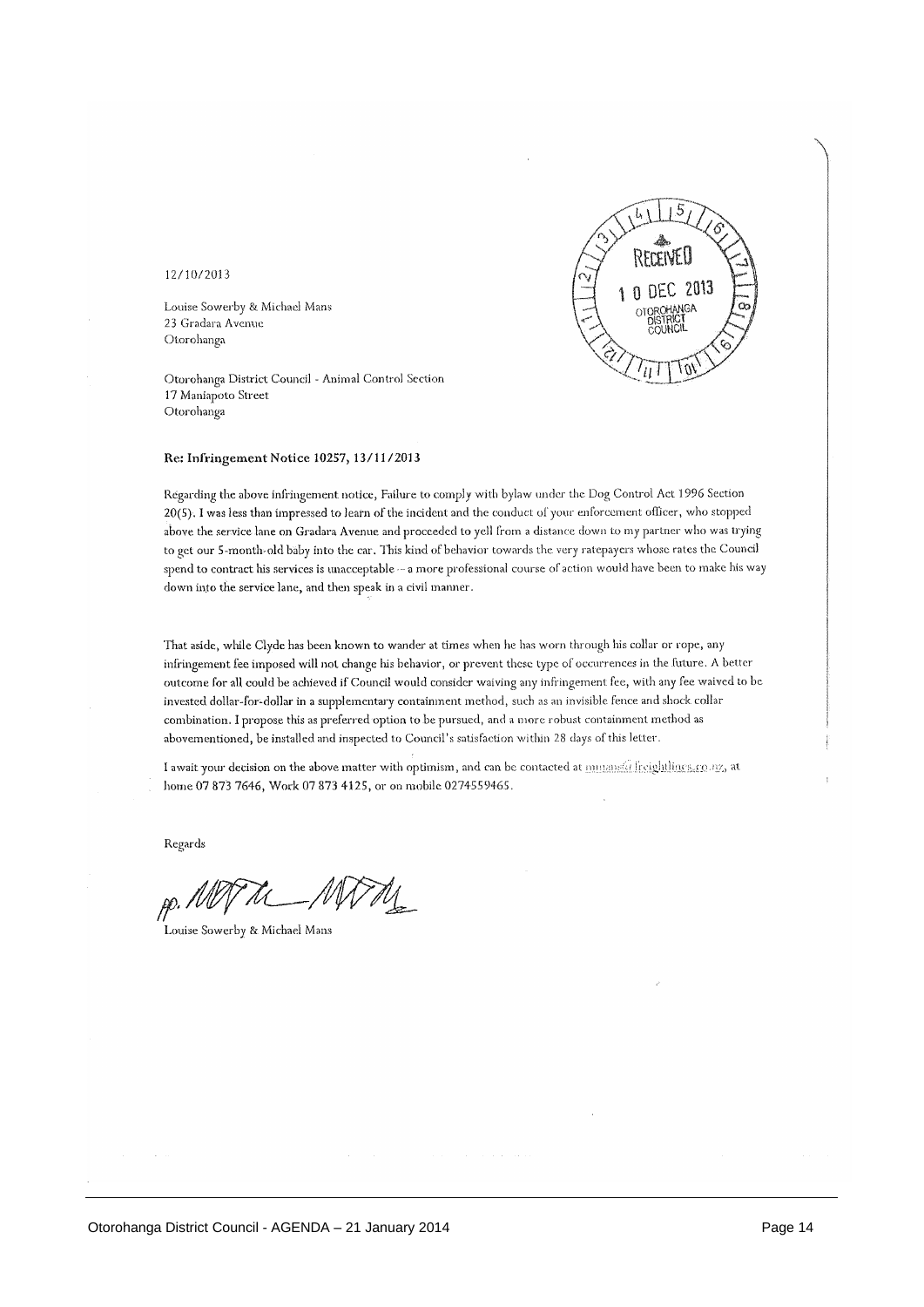# Dogs: 1

| Record         | Name  | Breed     | Colour        | Sex | Neutered |              | Age Class  | Transfer out of District | Transfer to New Owner |
|----------------|-------|-----------|---------------|-----|----------|--------------|------------|--------------------------|-----------------------|
| 131313         | Clyde | Schnauzer | Grev          | М   |          | 9.10         | S Standard |                          | Ν                     |
| Complaints     |       |           | Infringements |     |          | Prosecutions |            | Warnings                 | Impoundings           |
| $\overline{2}$ |       |           |               |     |          | 0            |            | 0                        |                       |
| 15/12/09       |       |           | 13/11/13      |     |          |              |            |                          | 14/07/11              |
| Reg Notice     |       |           | Pen Notice    |     |          |              |            |                          |                       |
| 19/07/13       |       |           | 5/08/04       |     |          |              |            |                          |                       |

 $\frac{1}{2}$  .

 $\mathcal{A}(\mathbf{S})$  and  $\mathcal{A}(\mathbf{S})$ 

# History (sorted chronologically)<br>Sort History by Type

|                      | 13/11/13 Infringement           | Failure to comply with bylaw 10257: Balance Updated: 131313: Clyde: Schnauzer: Grey: M |
|----------------------|---------------------------------|----------------------------------------------------------------------------------------|
|                      | 14/07/11 Impounded              | Found in Oto Motors Maniapoto Street<br>121788 Clyde<br>Returned to owner. (Jim Clark) |
|                      | 15/12/09 Complaint              | D Wandering Dog 091925 : Clyde<br>Final Warning (Jim Clark)                            |
|                      | 13/12/09 Complaint              | D Wandering Dog 091925 : Clyde<br>warned owner (Jim Clark)                             |
|                      | 2/10/08 Relocated               | 22 Merrin Ave<br>Moved from 22 Merrin Ave. Moved to 23 Gradara Ave.                    |
|                      | 27/07/07 Microchipping          | 071761 : Clyde<br>6982 - Microchip Exempt (Lisa Lyford)                                |
|                      | 23/02/07 Impounded              | Found in Gradara Ave<br>062003 Clyde<br>Returned to owner. (Jim Clark)                 |
|                      | 28/07/05 Relocated              | 106 Main North Road<br>Moved from 106 Main North Road. Moved to 22 Merrin Ave.         |
|                      | 24/03/05 Replacement tag issued | 042453 041400<br>Tag 041400 replaced by 042453.                                        |
|                      | * 9 history records located *   | 医                                                                                      |
| Sort History by Type |                                 |                                                                                        |
|                      | Current Year Registration Copy  |                                                                                        |
|                      | Print New Registration Form     |                                                                                        |
|                      | Unique number: 0021597          |                                                                                        |
|                      | Last NDD Change: 19/07/13 10.15 |                                                                                        |
| Update Timestamp     |                                 |                                                                                        |

 $\hat{\vec{\lambda}}$ 

 $\hat{\mathcal{A}}$  and  $\hat{\mathcal{A}}$  are  $\hat{\mathcal{A}}$  and  $\hat{\mathcal{A}}$ 

 $\frac{1}{\sqrt{2}}$ 

© 2013, Napier Computer Systems (NCS) Limited.<br>All rights reserved.

 $\hat{p}$  and  $\hat{p}$  are a second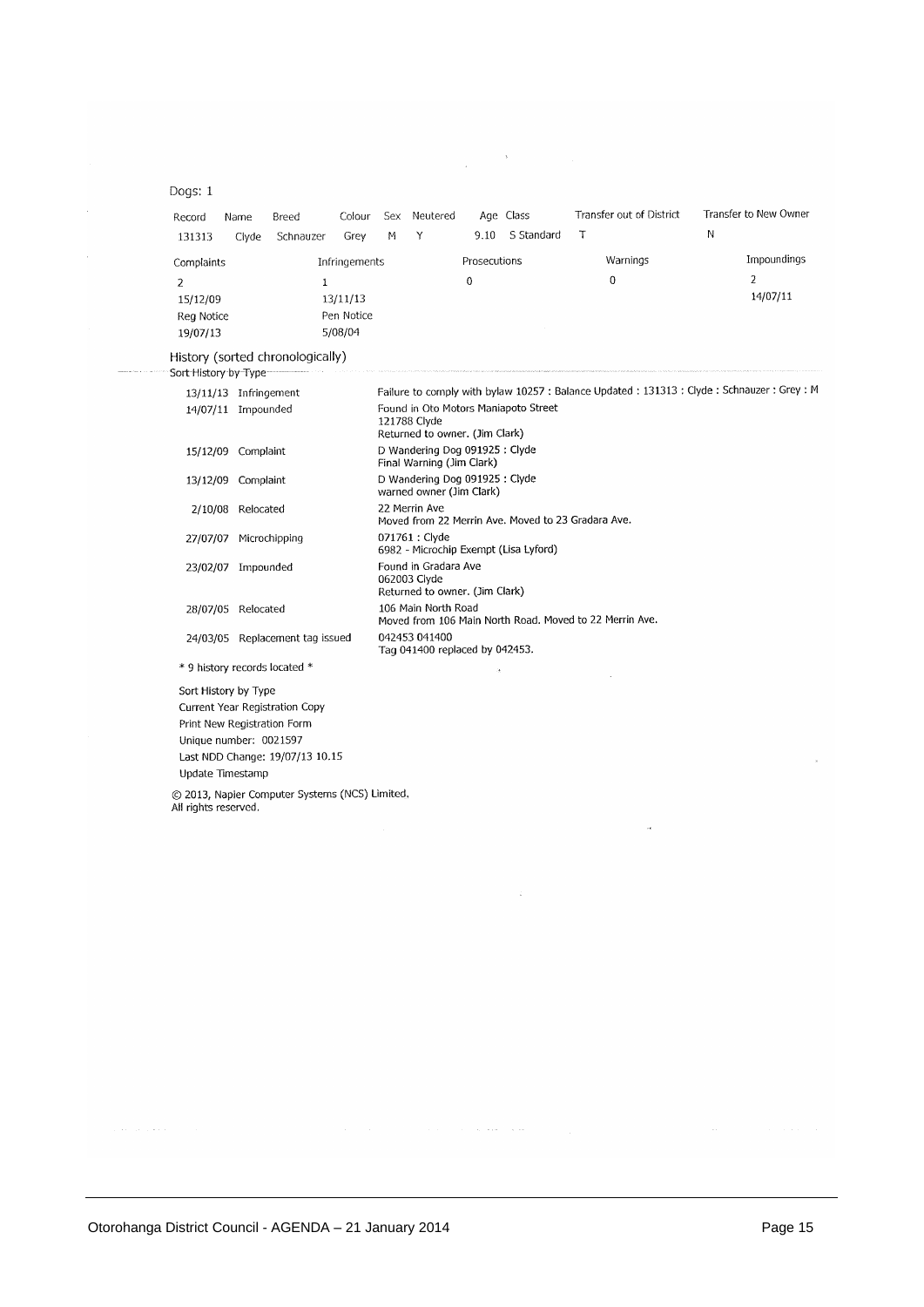# **Item 34 ENVIRONMENTAL HEALTH OFFICER/LIQUOR LICENSING INSPECTOR'S REPORT FOR OCTOBER - DECEMBER 2013**

**To: His Worship the Mayor and Councillors Otorohanga District Council**

**From: Environmental Health Officer / Liquor Licensing Inspector**

**Date: 21 January 2014**

# **Relevant Community Outcomes**

- The Otorohanga District is a safe place to live
- Ensure services and facilities meet the needs of the Community
- Promote the local economy and opportunities for sustainable economic development
- Manage the natural and physical environment in a sustainable manner

# **Executive Summary**

The Environmental Health Officer / Liquor Licensing Inspector's report for the three month period 1 October to 31 December 2013

# **Staff Recommendation**

It is recommended that:

That the Environmental Health Officer / Liquor Licensing Inspector's report for October 2013 to December 2013 be received.

# **Report Discussion**

## **Notifiable Diseases**

Spring calving is the time of the year when there is an increase in notifications of enteric diseases, particularly campylobacter and cryptosporidiosis. Most of the cases being notified to Council are one to five year old children living on dairy farms.

One reason that we investigate cases is to stop the spread of the diseases, particularly in preschool and day care facilities. At risk contacts such as food handlers are stood down from work until cleared. The investigation often gives me the opportunity to discuss water supplies with rural households, especially with cryptosporidiosis which can be water borne and is often traced back to an unprotected water supply point.

# **Liquor**

# **Liquor Licensing Statistics**

|           | $\bullet$ On Licences - New   |   |
|-----------|-------------------------------|---|
|           | Renewals                      | 1 |
|           | • Off Licences - New          | 0 |
|           | Renewals                      |   |
| $\bullet$ | Club Licences - New           |   |
|           | Renewals                      | 1 |
|           | • Managers Certificates - New | 2 |
|           | Renewals                      | 3 |
|           | • Special licences            |   |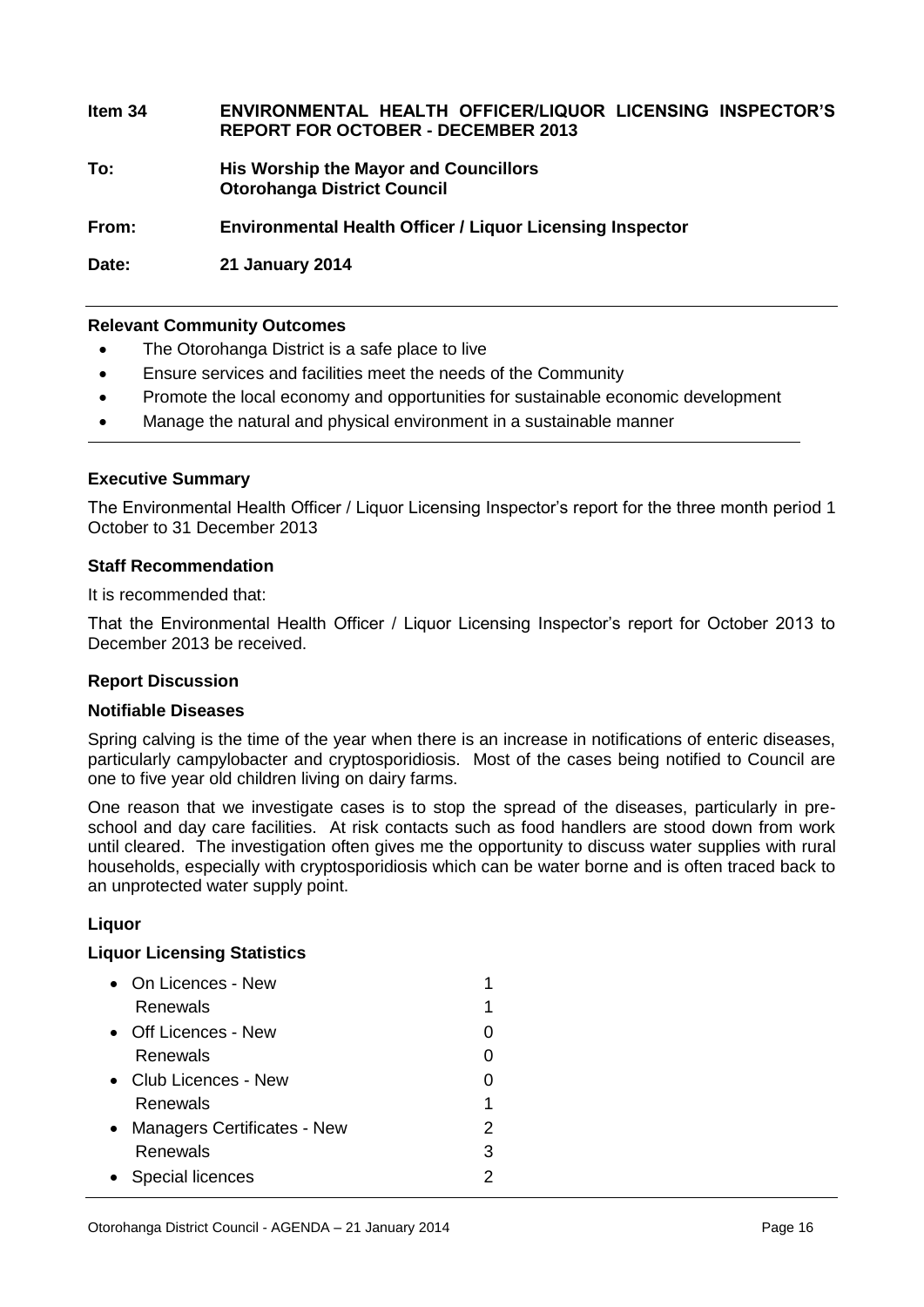• Temporary Licence 0

# **Bryan Faris ENVIRONMENTAL HEALTH OFFICER / LIQUOR LICENSING INSPECTOR**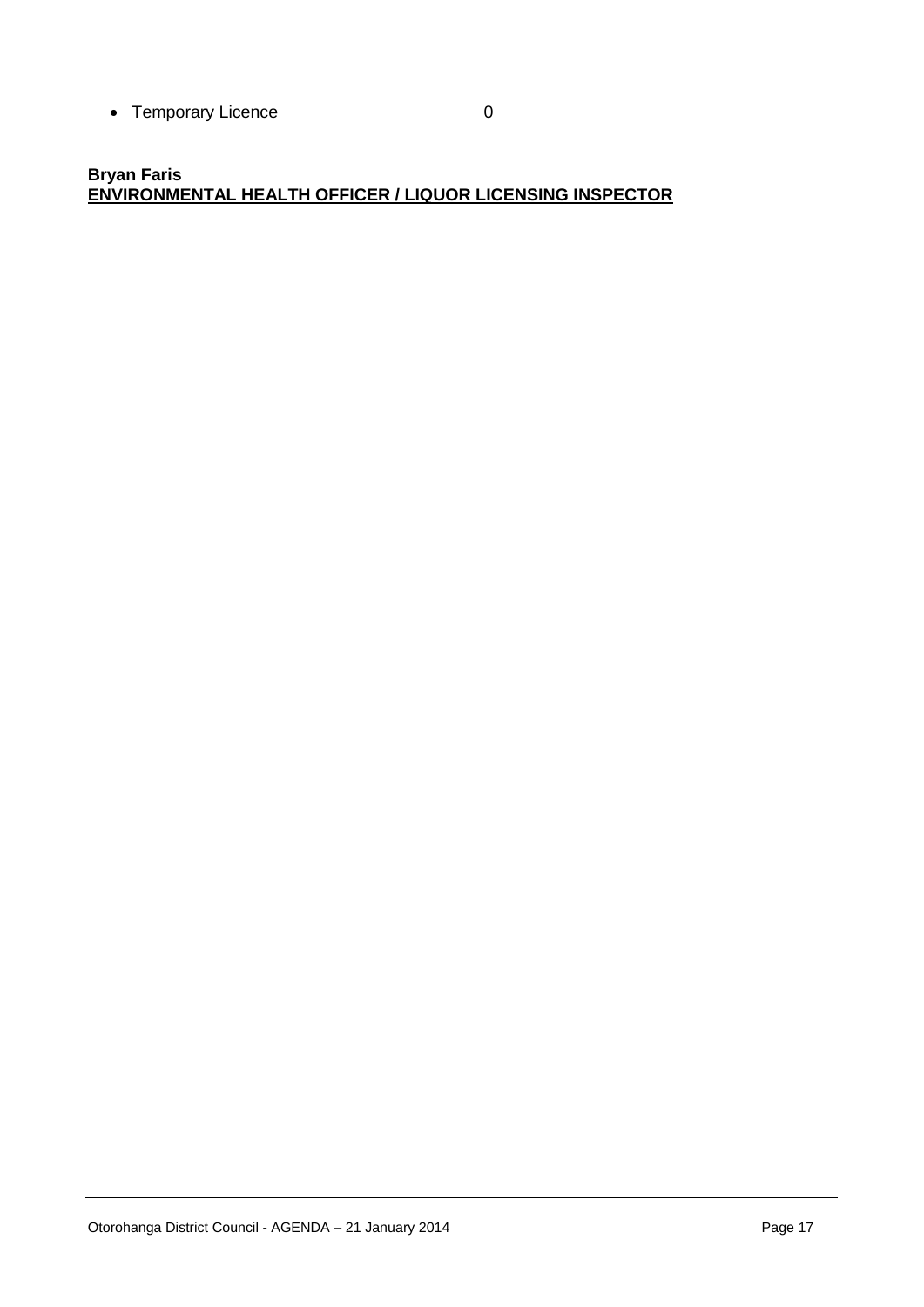**Item 35 PLANNING REPORT FOR OCTOBER TO DECEMBER 2013**

- **To: His Worship the Mayor & Councillors Otorohanga District Council**
- **From: Environmental Services Manager**

**Date: 21 January 2014**

# **Relevant Community Outcomes**

- Manage the natural and physical environment in a sustainable manner
- Protect the special character of our harbours and their catchments
- Recognise the importance of the Districts rural character

# **Executive Summary**

Reporting on Resource Consents granted under Delegated Authority for the period 1 October to 31 December 2013.

# **Staff Recommendation**

It is recommended that:

The Planning Report for October to December 2013 be received.

### **Report Discussion**

During this quarter 13 consents (12 Landuse, 1 Subdivision) were granted under Delegated Authority as set out in the table below. These approvals compare with 17 (14 Land Use, 3 Subdivision) granted in the same period last year.

### **Decisions by Ward**

|                | <b>Land Use</b> | <b>Subdivision</b> |
|----------------|-----------------|--------------------|
| Wharepuhunga   | J               |                    |
| Kio Kio        | 3               |                    |
| Waipa          |                 |                    |
| Otorohanga     |                 |                    |
| Kawhia/Tihiroa |                 |                    |
| <b>Total</b>   | 12              |                    |

# **AR Loe ENVIRONMENTAL SERVICES MANAGER**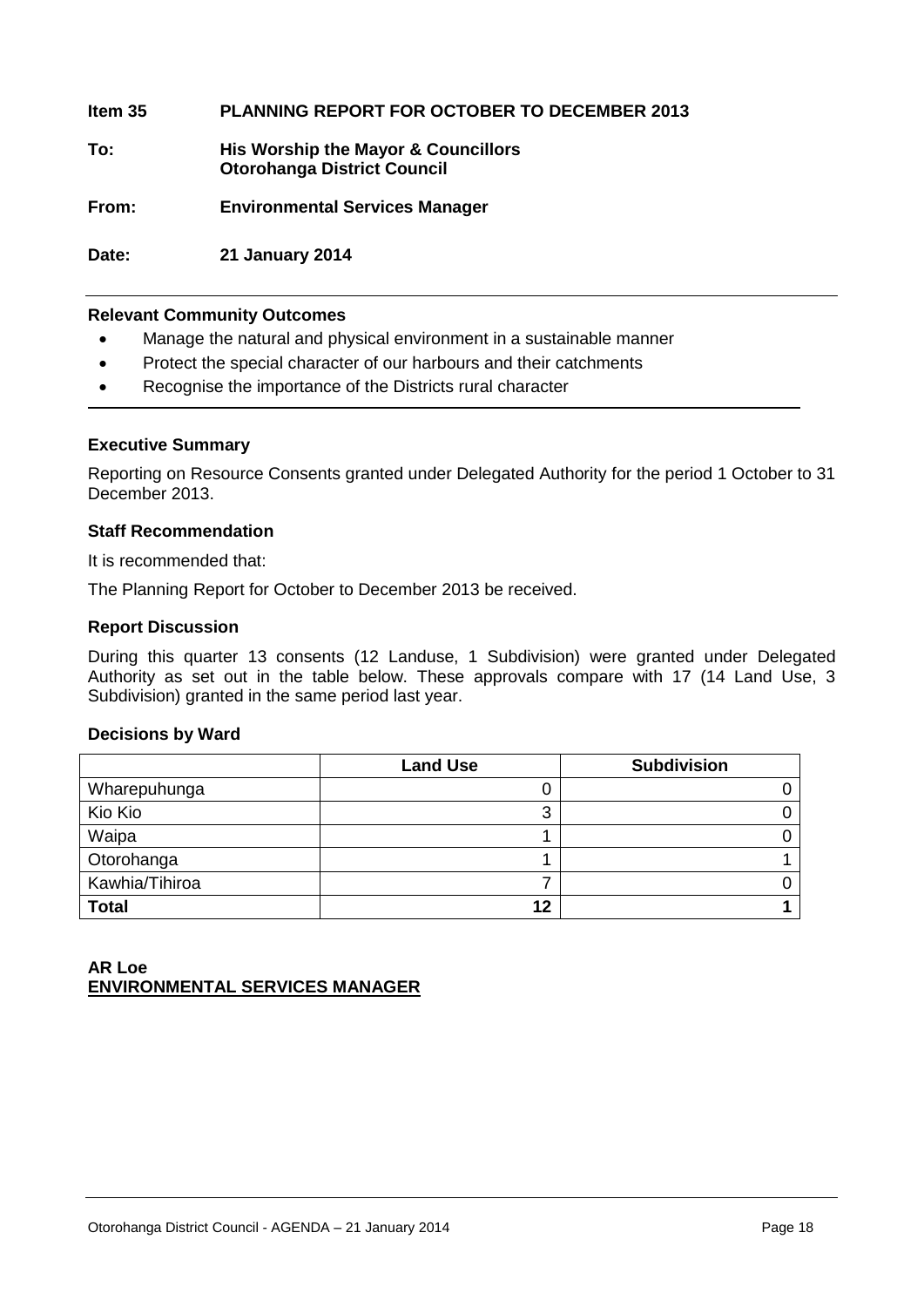# **Resource Consent Decisions - 1/10/13 to 30/12/13**

| Νo                         | Applicant/Location/Proposal                                                                                                            |         | O/S        | Decision |              |
|----------------------------|----------------------------------------------------------------------------------------------------------------------------------------|---------|------------|----------|--------------|
| 130018<br>39 Panera Street | EG & JE Finch                                                                                                                          | LU      | PRS        | GDA      | 3/10/13      |
|                            | Build New Dwelling that will be sited 1.5 metres from<br>Boundary and Build Retaining Wall along northern boundary.                    |         |            |          |              |
| 130035                     | BML Vincent<br>474 Rosamond Terrace<br>Site dwelling and shed within 3.0 metre wide 'other' yard                                       | LU      | PRS        | GDA      | 3/10/13      |
| 130036<br>126 Kaora Street | Lascar Group Trust<br>Extension of existing Boat Shed.                                                                                 | LU      | <b>PRS</b> | GDA      | 4/10/13      |
| 130042                     | D Spencer<br>1037 Pouewe Street<br>Erect Shed within 3.0 metre Other Yard Setback.                                                     | LU      | PRS        | GDA      | 10/10/13     |
| 130047<br>434 Te Tahi Road | Waipa District Council<br>Request to Waive Outline Plan                                                                                | LU      | ARL        |          | GDA 22/10/13 |
| 130016<br>293 Awatane Road | Brian Withers & Gretta Withers<br>Establishment of a New Metal Aggregate Quarry                                                        | LU      | PRS.       | GC.      | 23/10/13     |
| 130045                     | LA Neustroski<br>17 Progress Drive<br>New Self Storage Units                                                                           | LU      | ARL        | GDA      | 29/10/13     |
| 130048                     | R and R Murphy and Cunliffe<br>165 Happy Valley Road<br>Build a Shed Within the 15m wide `Other Yard.`                                 | LU      | PRS.       |          | GDA 31/10/13 |
| 120041                     | Te Rauamoa Farms Ltd<br>2838 State Highway 31 Kawhia Road<br>Retrospective application for Earthworks to Construct an<br>Effluent Pond | LU      | PRS        | GDA      | 8/11/13      |
| 130050<br>58 Maihiihi Road | Transpower NZ Limited<br>To Replace a Pole on the Arapuni - Ongarue A (ARI-ONG-A)<br>Transmission Line                                 | LU      | PRS        | GDA      | 13/11/13     |
| 130052<br>Ellis Road       | M Roberts<br>Erect a Shed Within the 15 meter wide Other Yard.                                                                         | LU      | PRS        |          | 12/12/13     |
| 130029                     | JA Morgan<br>4410 State Highway 31 Kawhia Road<br>Site an Implement Shed within the Front Yard.                                        | LU      | PRS        |          | GDA 18/12/13 |
| Total for                  | L                                                                                                                                      | 12      |            |          |              |
| 130046                     | MR & AS Broadbent<br>Bluck Road<br>Approve Right of Way pursuant to s348, Local Government Act<br>1974                                 | SB      | ARL        |          | GDA 10/10/13 |
| Total for<br>Grand Total   | S                                                                                                                                      | 1<br>13 |            |          |              |
|                            | 13 consents listed                                                                                                                     |         |            |          |              |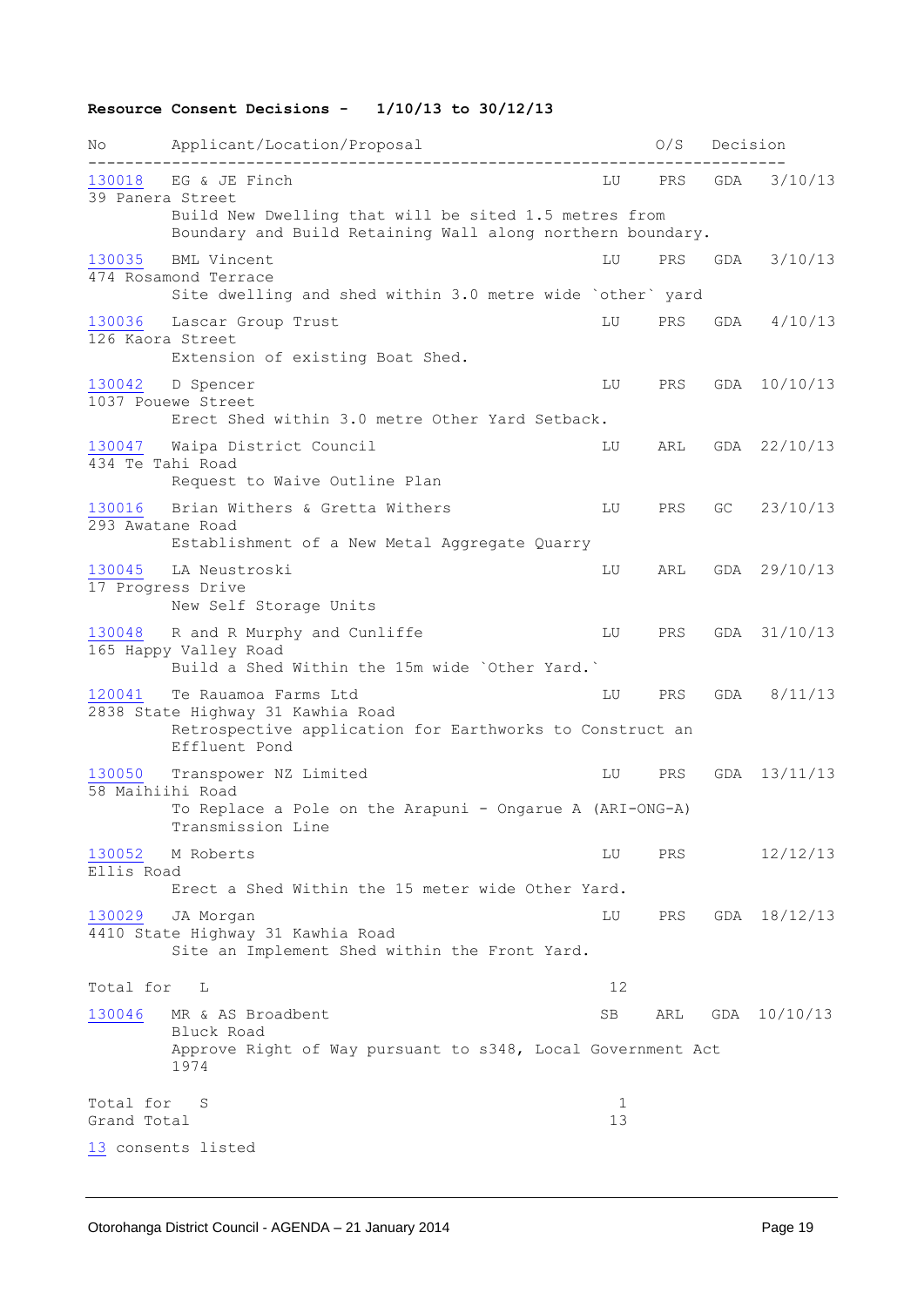| Item 36 | DISTRICT BUILDING CONTROL OFFICERS REPORT FOR OCTOBER TO<br><b>DECEMBER 2013</b> |
|---------|----------------------------------------------------------------------------------|
| To:     | His Worship the Mayor & Councillors<br><b>Otorohanga District Council</b>        |
| From:   | <b>District Building Control Officer</b>                                         |
| Date:   | <b>21 January 2014</b>                                                           |

# **Relevant Community Outcomes**

Ensure services and facilities meet the needs of the Community

# **Executive Summary**

A quarterly report on Building Consents granted.

# **Staff Recommendation**

It is recommended that:

The District Building Control Officer's report for October to December 2013 be received.

# **Report Discussion**

# **Building Consent Issued**

| 1 October to 31 December 2013                                    |             | % Change |
|------------------------------------------------------------------|-------------|----------|
| <b>Total Consents Issued</b>                                     | 57          | $+42%$   |
| Includes New Dwellings<br>And Commercial / Industrial / Cowsheds | 6<br>17     | $-25%$   |
| Value of Building Work                                           | \$5,359,037 | $+82%$   |
| <b>CCCs Issued</b>                                               | 52          | $-28%$   |
| Consents approved over the same period in 2012                   |             |          |
| <b>Total Consents Issued</b>                                     | 40          |          |
| <b>Includes New Dwellings</b>                                    | 8           |          |
| And Commercial / Industrial / Cowsheds                           | 0           |          |
| Value of Building Work                                           | \$2,943,007 |          |
| <b>CCCs Issued</b>                                               | 73          |          |
| <b>Consents Issued by Area</b>                                   |             |          |
| Rural                                                            | 40          |          |
| Otorohanga                                                       | 10          |          |
| Kawhia / Aotea                                                   | 7           |          |
|                                                                  |             |          |

# **G Phillips DISTRICT BUILDING CONTROL OFFICER**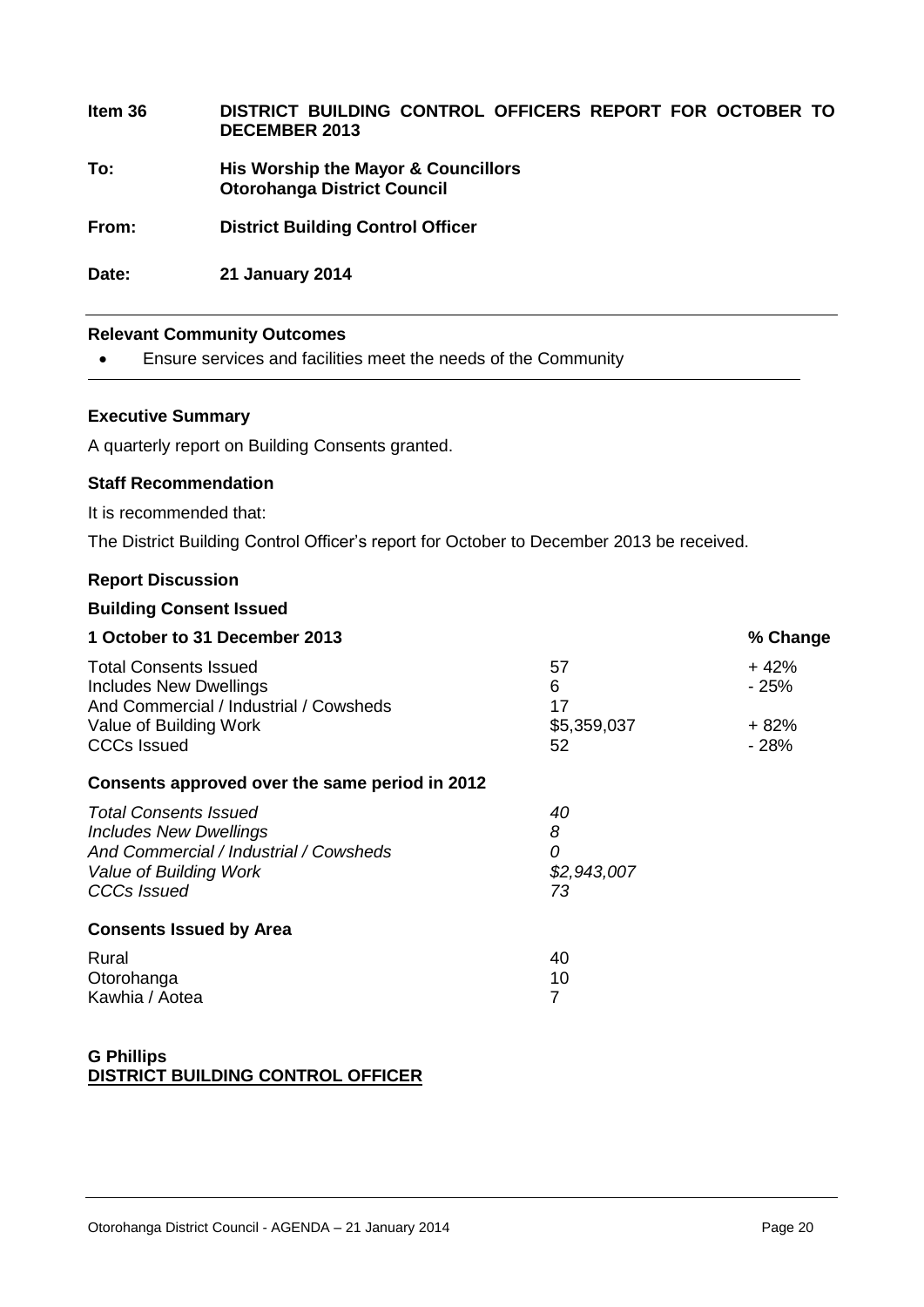# **Item 37 CREATIVE COMMUNITIES ASSESSMENT COMMITTEE MINUTES 11 DECEMBER 2013**

**To: His Worship and Councillors Otorohanga District Council**

**From: Governance Supervisor**

**Date: 21 January 2014**

# **Relevant Community Outcomes**

- Provide for the unique history and culture of the District
- Foster an involved and engaged Community

# **Executive Summary**

Summary of Applications received for financial assistance under the Creative Communities Scheme.

# **Staff Recommendation**

It is recommended that:

The grants outlined in the Creative Communities Assessment Committee minutes be approved.

# **CA Tutty GOVERNANCE SUPERVISOR**

# **Attachments**

d. Creative Communities Assessment Committee minutes 11 December 2013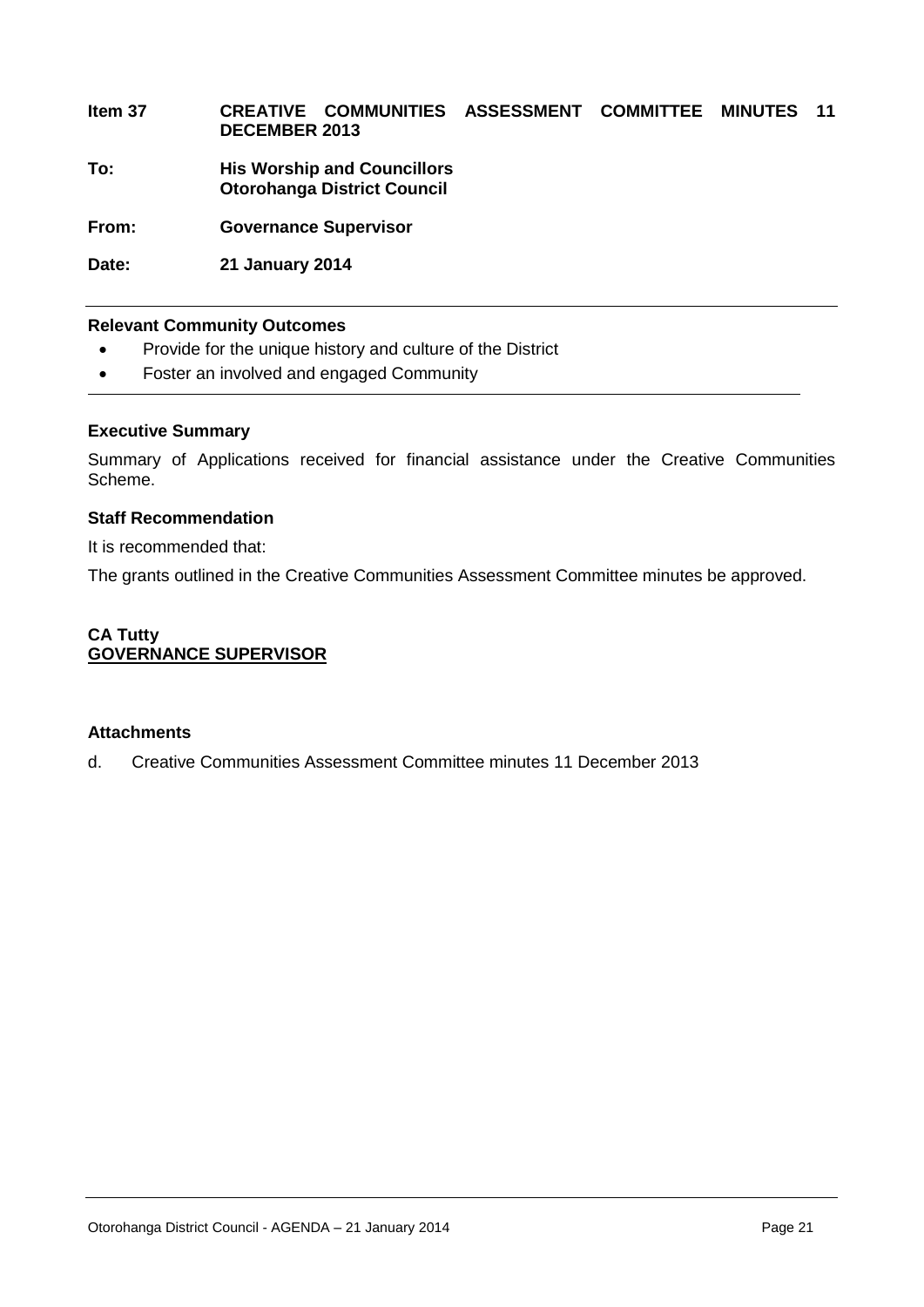# **CREATIVE COMMUNITIES NZ – LOCAL ARTS SCHEME**

# **11 December 2013**

Minutes of a meeting of the Creative Communities Scheme Assessment Committee held in the Council Committee Room, Maniapoto Street, Otorohanga on Wednesday 11 December 2013, commencing at 2.00pm.

# **Present**

His Worship the Mayor Mr M Baxter, Ms D Scott (Community/Iwi Representative) and Mr L Larson (Community Representative).

# **In Attendance**

Cr D Pilkington and Mr CA Tutty (Governance Supervisor).

# **Apology**

An apology was received from Mr P Tindle.

The Governance Supervisor declared the meeting open and welcomed those present.

The Governance Supervisor informed Members that Council receives \$11,219 (excl GST) per annum. The key funding criteria are –

- 1. Broad Community Involvement
- 2. Diversity
- 3. Young people (under 18 yrs)

The Governance Supervisor advised that Council can spend up 7.5 percent of the annual allocation on local promotion of the scheme. He said this equates to approximately \$840.

The Governance Supervisor informed Members that the position of Chair is to be elected by Committee members annually. He said under Creative NZ guidelines the Chair can remain in place for a maximum of two years.

The Governance Supervisor called for nominations for the position of Chair. Ms Scott nominated His Worship the Mayor which was seconded by Mr Larsen. There being no further nominations His Worship was declared elected Chair.

The Governance Supervisor presented a summary of the nine applications received. Discussion was then held on each individual application. Ms Scott declared her interest in application no 4 on behalf of the Kawhia Maori Women's Welfare League and Mr Larsen declared his interest in application No. 9 submitted by himself.

**Resolved** that the following allocations be approved for distribution -

# **Applicant & Explanation Amount**

- 1. Te Ora Kotahi O Kawhia To keep the kapa haka group going until its future \$1000 becomes known - tutoring
- 2. J Teei to ordinate a children's wearable arts show in Kawhia \$1000
- 3. Kiwiana Playground Committee to assist with starting the Kiwiana playground 0 – to build the buzzy bee rocket
- 4. Kawhia Maori Women's Welfare League to hold a two day wananga for \$850children 8-16 yrs to make and use short poi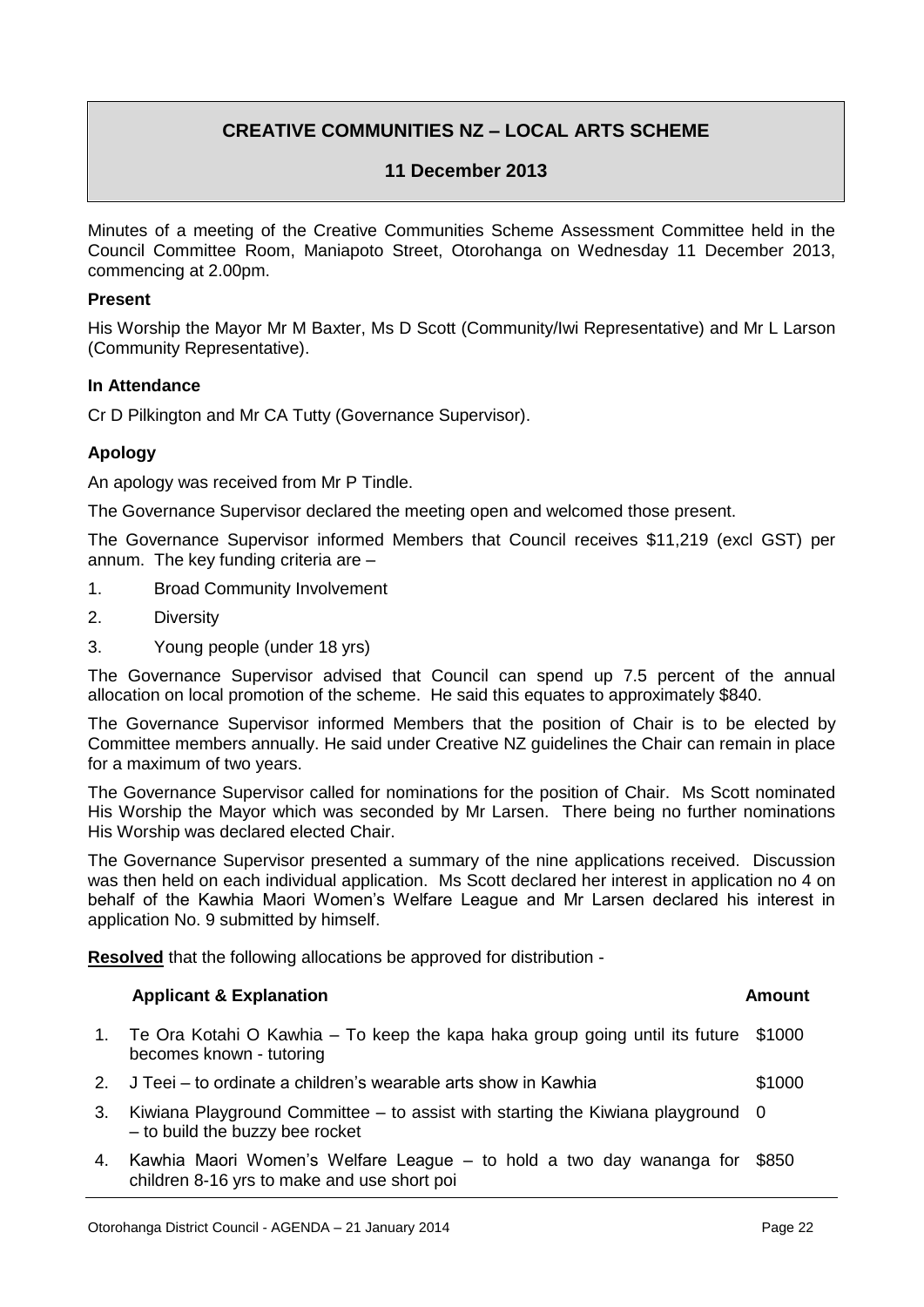| 5  | Maihiihi School – to get pupils to paint a mural on a wall next to the swimming<br>pool.                                     | \$350  |
|----|------------------------------------------------------------------------------------------------------------------------------|--------|
| 6  | C Shepheard – to re-stock the studio for basic teaching activities and for two<br>workshops                                  | \$1800 |
| 7. | Otorohanga College Music Department to put on a musical stage production – \$1000<br>hiring costs of lights and microphones  |        |
| 8. | Mrs D Lurmans – Otorohanga Rotary Club – to acknowledge NZ's cultural<br>diversity and provide Diwali Festival in Otorohanga | \$1000 |
| 9. | Lot Larson – to provide music tutoring on various instruments                                                                | \$1000 |
|    | Total                                                                                                                        | \$8000 |

# **His Worship / Mr Larsen**

His Worship thanked Members for their attendance.

The meeting closed at 2.50pm.

**CA Tutty GOVERNANCE SUPERVISOR**